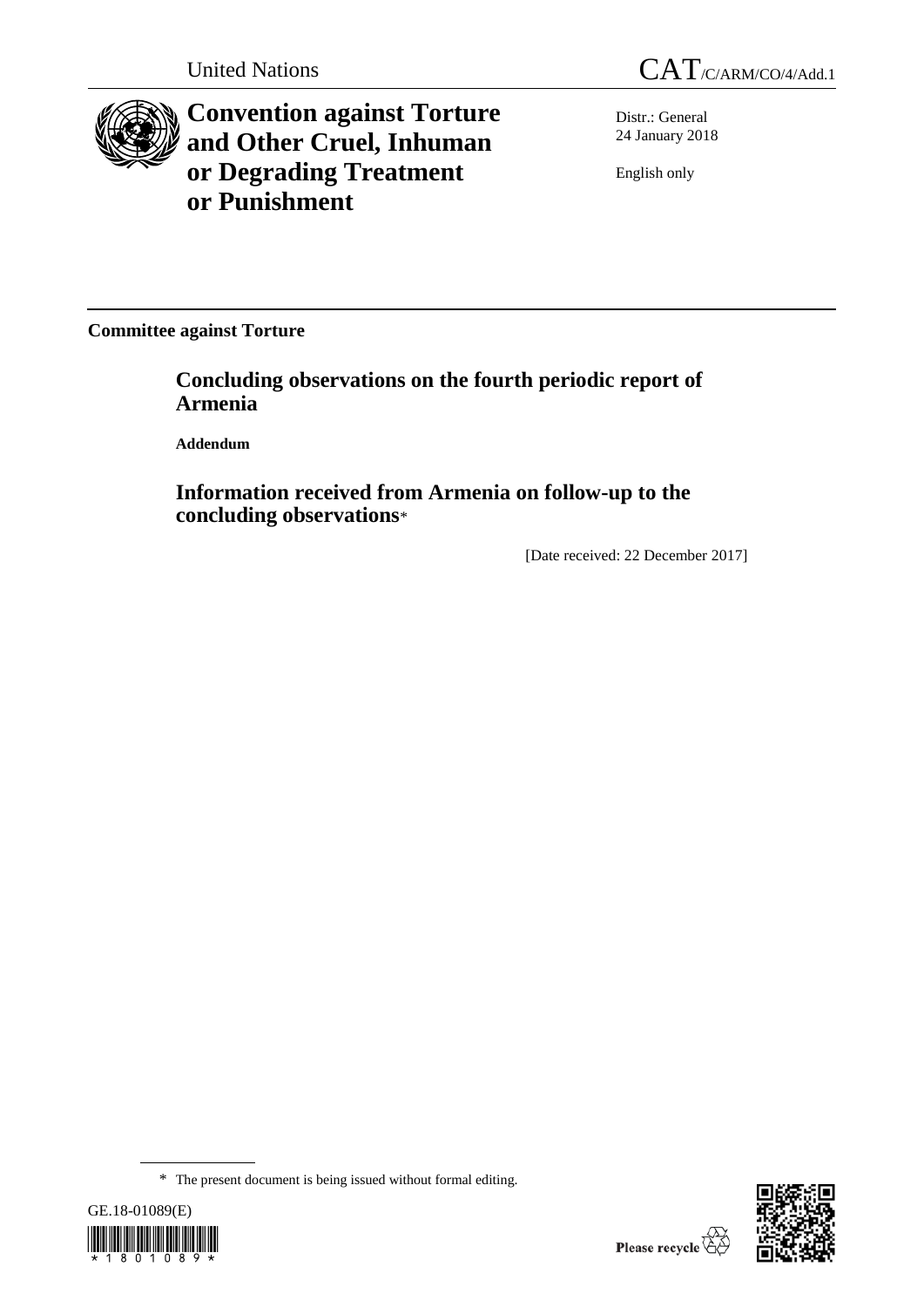# **Follow-up information in response to the recommendations of the Committee against Torture contained in paragraphs 8, 21, 34 of the concluding observations of the fourth periodic report of Armenia**<sup>1</sup>

## **Introduction**

1. Before presenting the concrete information relevant to paragraphs 8, 21, 34 of the concluding observations on the fourth periodic report of Armenia, the Armenian Government emphasise that in the framework of democratic reforms of the recent years, the improvement of human rights protection mechanisms has been identified among the key priorities for the Armenian authorities. In the context of development of domestic legal system and protection mechanisms of human rights and fundamental freedoms, particular importance is articulated to the harmonization of the national system with the international standards. Within this framework, strengthening the system of fight against torture and illtreatment remains continuing priority. In this context, two main papers, reflecting the policy approaches of the Armenian authorities in the fields of human rights protection and legal and judicial reforms are noteworthy.

2. On 4 May 2017 new Action Plan deriving from the National Strategy on Human Rights Protection for the period 2017–2019 (hereinafter, the new NHRAP) was approved by the Government of Armenia. <sup>2</sup> According to the Programme of the Government of Armenia for  $2017-2022$ , the Government plans to consistently implement the new NHRAP in close co-operation with the CSO representatives, as well as to develop, by the end of 2019, NHRAP for 2020–2022.

3. In order to streamline the monitoring and evaluation process of this policy paper, a Coordinating Council was established with the aim to coordinate, promote and monitor the implementation of the actions envisaged.<sup>4</sup> By the end of each semester, the Coordinating Council should organize a public discussion on the implementation of the activities which is open for the representatives of all CSOs and NGOs.<sup>5</sup>

4. Turning to the development process of this strategic paper, it has been drawn up taking into account a prior baseline study of human rights situation conducted by the Government by referring to the relevant reports of the Human Rights Defender and CSOs, as well as to the internal evaluation of the actions implemented in the scope of the previous NHRAP<sup>6</sup> through close collaboration with relevant State Bodies and Agencies, international, non-governmental organizations and the civil society. More than 130 proposals have been submitted by the CSOs, 1/3 of which have been included in the draft.

5. The actions envisaged by this strategic paper, inter alia, reflect on the relevant caselaw of the European Court of Human Rights (hereinafter, the ECHR), recommendations made in the scope of the UN Universal Periodic Review, the reports of the Human Rights Treaty Bodies, the Commissioner for Human Rights and the Council of Europe monitoring mechanisms, as well as the Human Rights Sector Note, 20 deliverables for 2020 and UN Sustainable Development Goals 2030.

6. Separate measures stipulated by the new NHRAP are targeted specifically at strengthening the fight against any form of ill-treatment. More specifically, it provides for

<sup>&</sup>lt;sup>1</sup> Adopted by the Committee at its fifty-ninth session (from 7 November to 7 December 2016); Reference document: [CAT/C/ARM/CO/4.](http://tbinternet.ohchr.org/_layouts/treatybodyexternal/Download.aspx?symbolno=CAT%2fC%2fARM%2fCO%2f4&Lang=en)

<sup>2</sup> Approved by Government Decree No. 483-N (N 483-Ն) of 4 May 2017.

<sup>&</sup>lt;sup>3</sup> The Approved by Government Decree No. 646-A (N 646 - U) of 19 June 2017.

<sup>&</sup>lt;sup>4</sup> It is composed of the Minister of Justice (Chairman), the Deputy Minister of Justice (Deputy Chairman), the representatives of Human Rights Defender Office and relevant deputy ministries.

<sup>5</sup> According to the procedure, at least 15 days prior to a public hearing, the Ministry of Justice shall make a public announcement on its official website regarding the organization of the public hearing by specifying the day, venue, time and agenda.

<sup>6</sup> The Action Plan deriving from the National Strategy on Human Rights Protection (2014–2016) approved by Government Decree No. 303-N (N 303-Ն) of 27 February 2014.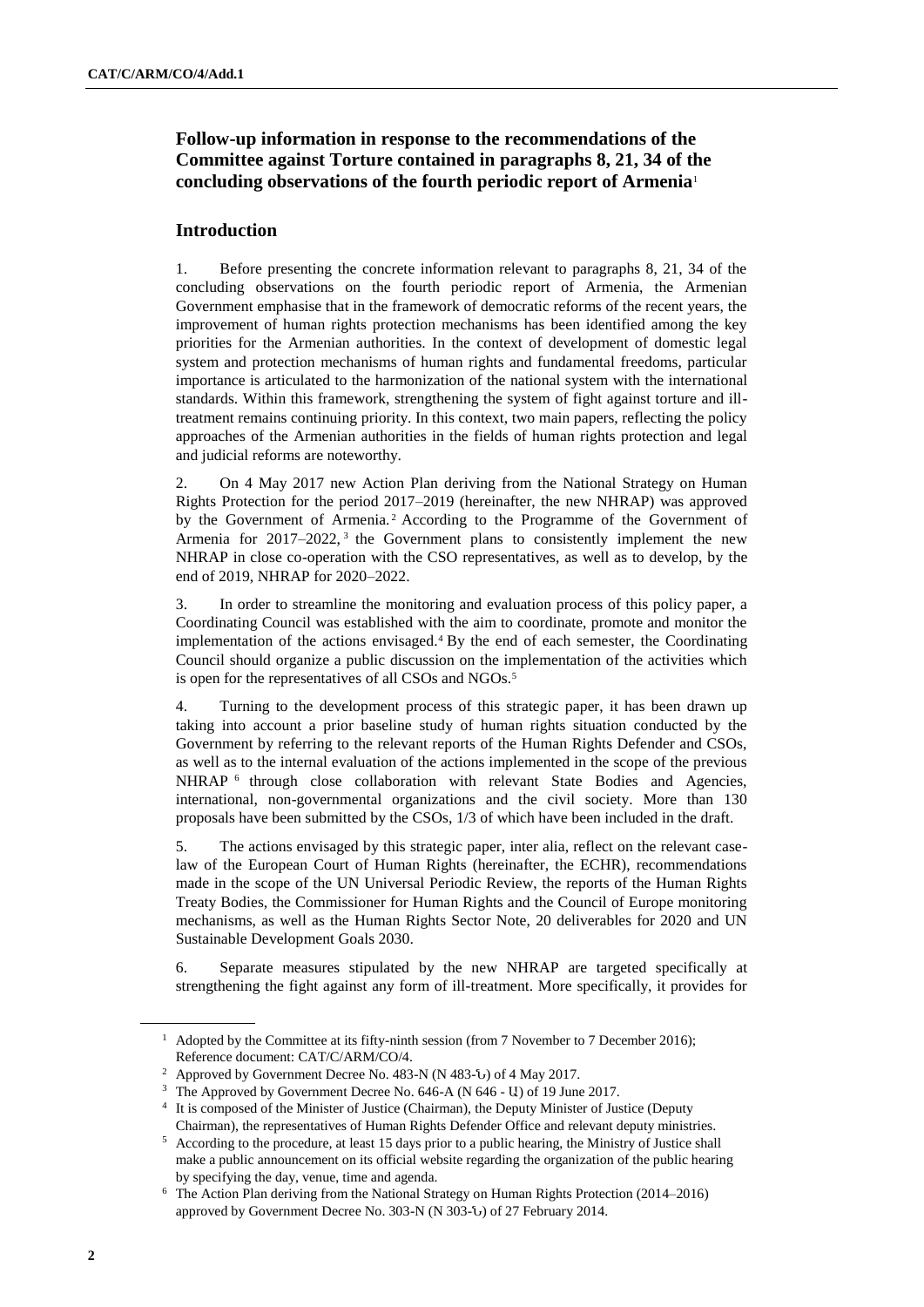the necessity to develop sample forms for documenting torture and ill-treatment in compliance with the standards of Manual on Effective Investigation and Documentation of Torture and Other Cruel, Inhuman or Degrading Treatment or Punishment (Istanbul protocol), to conduct a research to ensure consistent application of the right to redress of alleged victims of torture, to organise trainings for law-enforcement officers and advocates on prohibition of torture and ill-treatment, as well as to conduct a study with a view of revealing potential deficiencies in the referral mechanisms of the allegations of torture and ill-treatment.

7. The second important document is the draft *2018–2023 Strategy on Judicial and Legal Reforms in the Republic of Armenia and the Action Plan deriving thereof* which has been developed taking into consideration the necessity for strategic planning, monitoring and accountability, as well as the need for periodic assessment of the progress made in this field. The strategy is the continuation of the previous ones and has been drafted based on the results achieved through their implementation at the same time taking into account the contemporary developments of the law, as well as the problems existing in and the prospects of development of the judicial and legal systems.

8. As a comprehensive programme ensuring continuous development of the sector, the *2018–2023 Strategy for Judicial and Legal Reforms*, provides for new solutions or new methods of solution for the issues still existing in the sector. In general, it pursues the following targets: ensuring full independence of the judiciary, elimination of corrupt practices, effective application of the institute of disciplinary liability of judges, issues of heavy workload of courts, balancing of the number of judges, the number of their staff and the number of cases examined, full application of alternative means of dispute resolution, observing reasonable time limits of examination of cases, expanding accessibility of legal assistance and enhancement of the quality thereof, proportionate and fair application of detention as a measure of restraint, issues of juvenile justice, enhancing the effectiveness of the system of criminal punishments, and of restorative justice, issues of full introduction of electronic justice, raising the quality of services provided to citizens, raising the public confidence in the judiciary and other entities in the field of justice, as well as other issues existing in the system.

9. Tuning to the specific objectives pursued, the draft Strategy envisages improving legal grounds on fight against impunity for the acts of torture, in particular, by developing legislative framework for audio-visual recording of interrogations, as well as by repealing the statute of limitations and prohibiting amnesty and any other similar measures leading to the impunity for the acts of torture.

10. In the beginning of December 2017, the draft strategy, as a complete document, was published on the www.e-draft.am, a unique platform giving a possibility to the public to provide their feed-back on the draft legal acts, thus ensuring their participation to the legal drafting process.

11. It is worth mentioning that the policy papers discussed hereinabove are living documents subject to systematic revisions and amendments based on the results achieved and having regard to continuing and newly emerging priorities.

## **A. Statute of limitations, amnesty and pardon**

*Recalling its previous concluding observations (see CAT/C/ARM/CO/3, para. 10), the Committee urges the State party to repeal the statute of limitations for the crime of torture or other acts amounting thereto under the Criminal Code. The State party should also ensure that pardon, amnesty and any other similar measures leading to impunity for acts of torture are prohibited both in law and in practice*. 7

12. Taking into consideration the necessity to further strengthen the mechanisms of fight against any form of ill-treatment, bearing in mind the international obligations undertaken by Armenia and the concluding observations of the Committee against Torture (hereinafter,

Reference document[: CAT/C/ARM/CO/4,](http://tbinternet.ohchr.org/_layouts/treatybodyexternal/Download.aspx?symbolno=CAT%2fC%2fARM%2fCO%2f4&Lang=en) § 8.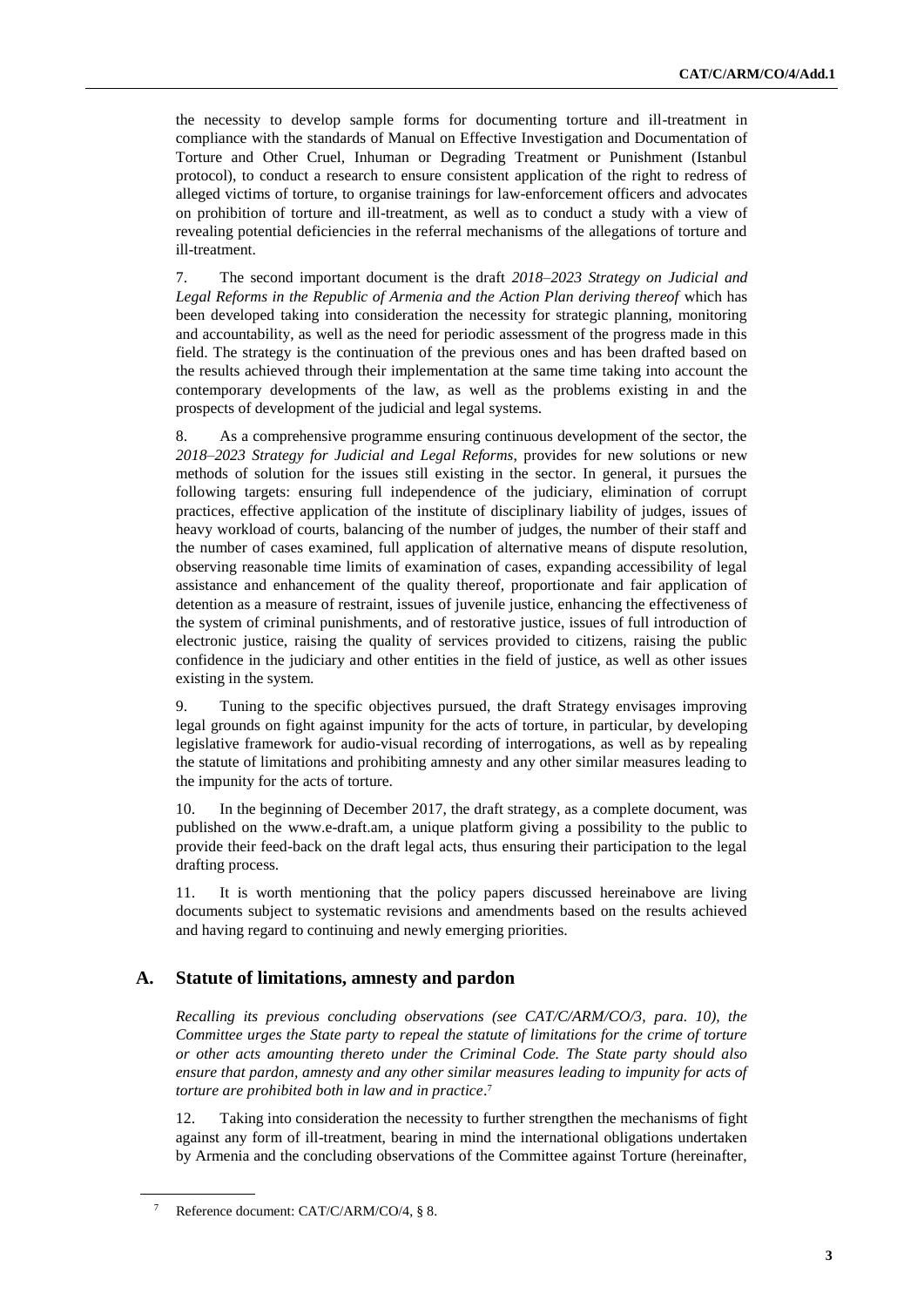the CAT) on the fourth periodic report of Armenia, as well as the case-law of the ECHR, a specific strategic objective was included in the *draft Government Decree on Approving 2018–2023 Strategy on Judicial and Legal Reforms in the Republic of Armenia and the Action Plan deriving thereof*. As mentioned in the Introduction, it provides for the necessity to improve the legislation on fight against impunity for acts of torture. In this context, according to the draft action plan, it is envisaged to develop draft amendments to repeal the statute of limitations for the crime of torture, as well as to ensure that amnesty and any other similar measures leading to impunity for acts of torture are prohibited by the end of the fourth trimester of 2018.<sup>8</sup>

## **B. Excessive use of force during demonstrations**

*The Committee reiterates its previous recommendation (see CAT/C/ARM/CO/3, para. 20) with regard to investigations into the 10 deaths that occurred as a result of excessive and indiscriminate use of force by police in March 2008. As regards other allegations of excessive use of force against protesters, ill-treatment and denial of fundamental legal guarantees, including during the protests of June 2015 and 17 to 31 July 2016, the State party should:*

- *(a) Ensure that prompt, impartial and effective investigations are undertaken into all such allegations, that the perpetrators are prosecuted and that the victims are provided with redress;*
- *(b) Ensure that all law enforcement officers receive systematic training on the use of force, especially in the context of demonstrations, and the employment of non-violent means and crowd control, and that the principles of necessity and proportionality are strictly adhered to in practice during the policing of demonstrations.*<sup>9</sup>

#### **Investigation into events of March 2008**

13. It should be recalled that in 2014–2015, based on the fact of deaths of 10 persons and of 3 persons incurred bodily injuries, 10 individual proceedings were severed from the criminal case investigated into by the Special Investigation Service of the Republic of Armenia (hereinafter, the SIS) with regard to the events that occurred on 1 and 2 March 2008.

14. As to the investigation into the mentioned proceedings, reference shall be made to the information submitted in respect of the implementation of the International Covenant on Civil and Political Rights.<sup>10</sup>

15. In addition it should be noted that within the scope of the investigation into 10 individual proceedings, since 01 January 2015 more than 200 witnesses have been interrogated, including former and current officers of the internal troops of the Police, instructions on carrying out approximately couple dozen operative-search activities have been given, inspections and inquiries have been conducted. The preliminary investigation into each of 10 proceedings is in progress, relevant investigative actions are being undertaken.

### **Investigation and disciplinary proceedings into events of June 2015**

16. Investigation: On 2 July 2015, on the basis of media publications, the SIS instituted criminal proceedings under Article 309  $\S 2$ ,<sup>11</sup> Article 164  $\S 2^{12}$  and Article 185  $\S 1^{13}$  of the

<sup>8</sup> [https://www.e-draft.am/projects/594/about,](https://www.e-draft.am/projects/594/about) accessed on 17 December 2017.

<sup>9</sup> Reference document: [CAT/C/ARM/CO/4,](http://tbinternet.ohchr.org/_layouts/treatybodyexternal/Download.aspx?symbolno=CAT%2fC%2fARM%2fCO%2f4&Lang=en) § 21.

<sup>&</sup>lt;sup>10</sup> Reference documents: [Follow-up information of 08 August 2013,](http://tbinternet.ohchr.org/_layouts/treatybodyexternal/Download.aspx?symbolno=INT%2fCCPR%2fFCO%2fARM%2f15760&Lang=en) pp. 1–6;

[CCPR/C/ARM/CO/2/Add.1,](http://tbinternet.ohchr.org/_layouts/treatybodyexternal/Download.aspx?symbolno=CCPR%2fC%2fARM%2fCO%2f2%2fAdd.1&Lang=en) §§ 1–12; [Answers of the Republic of Armenia to the inquiry of 10](http://tbinternet.ohchr.org/_layouts/treatybodyexternal/Download.aspx?symbolno=INT%2fCCPR%2fAFR%2fARM%2f23614&Lang=en) [December 2015,](http://tbinternet.ohchr.org/_layouts/treatybodyexternal/Download.aspx?symbolno=INT%2fCCPR%2fAFR%2fARM%2f23614&Lang=en) pp. 1–4.

<sup>&</sup>lt;sup>11</sup> Article 309 Exceeding official authorities.

<sup>12</sup> Article 164 Hindering professional activities of a journalist.

<sup>13</sup> Article 185 Wilful destruction or spoilage of property.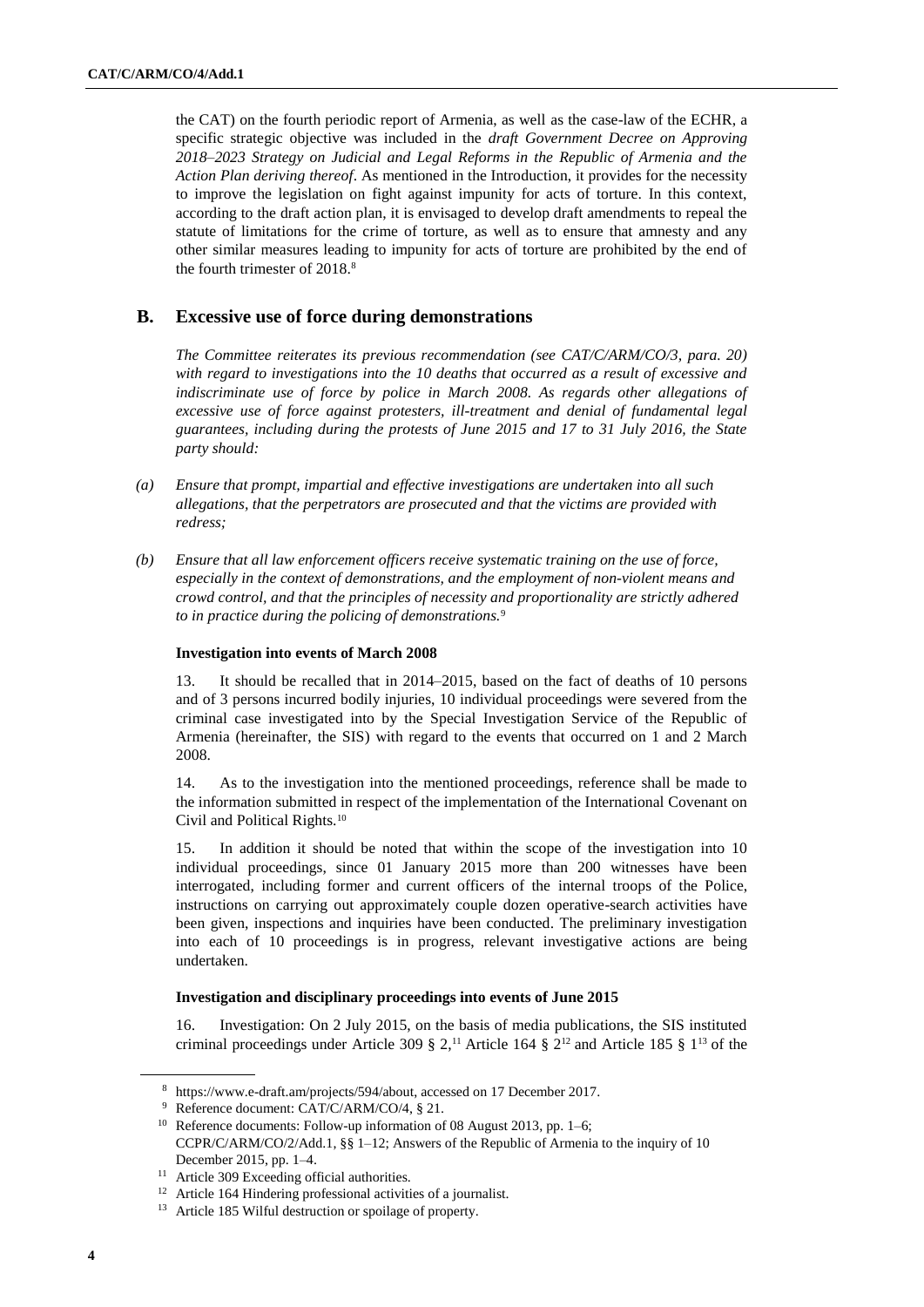Criminal Code, on the account of the facts that in the course of the special measures undertaken on 23 June 2015 and during the subsequent days for the purposes of dispersing the assembly and sit-in held on Baghramyan Avenue, the representatives of the lawenforcement agencies, abusing their powers, inflicted violence towards and caused bodily injuries to the participants and reporting journalists, damaged their equipment, thus hindering their professional activities on Baghramyan Avenue, in Liberty Square, the surrounding areas thereof and in different Police divisions by inflicting essential damage to the legal interests and rights of citizens and organizations, to the public or state interests.

17. During the preliminary investigation victim status was given to 59 persons, out of whom 22 were journalists. Furthermore, forensic medical, complex forensic merchandising and traceological expert examinations have been ordered, dozens of video materials have been examined, inquiries have been conducted, the damaged equipment was seized, respective documents, copies of the materials regarding the disciplinary proceedings instituted by the Police have been included in the case-file, the Police officers have been interrogated and confrontations have been held.

18. Based on the evidence gathered in the course of the preliminary investigation, 3 Police officers were charged under Article 164 § 2 of the Criminal Code for hindering professional activities of journalists by abusing official position. Against 1 Police officer charges have been brought under Articles 164 § 1 and 185 § 1 of the Criminal Code for hindering professional activities of a journalist and for wilful destruction or spoilage of property. It is to be noted that temporary suspension from the office was applied towards them.

19. On 15 August 2016 a criminal case regarding these 4 Police officers was disjoined and submitted to the court with an indictment. On 20 February 2017 the Court of General Jurisdiction of Kentron and Nork-Marash Administrative Districts found 3 out of 4 Police officers guilty under Article 164 § 2 of the Criminal Code. 1 Police officer was found guilty under Articles 164 § 1 and 185 § 1 of the Criminal Code.

20. The preliminary investigation into the criminal case is ongoing.

21. *Disciplinary proceedings:* In relation to the events discussed hereinabove, disciplinary proceedings have been instituted by the Police on 23 June 2015 to verify the lawfulness of the Police officers' actions. As a result, it has been established that certain Police officers carried out their duties improperly and violated the ethical norms of the Police. For these reasons, they have been subjected to disciplinary sanctions (2 of them have been subjected to a reprimand, 9 have been subjected to a severe reprimand and 1 Police officer has been demoted).

#### **Investigation and disciplinary proceedings into events of July 2016**

22. *Investigation into events of 17–27 July 2016:* The SIS continues investigation into the criminal case instituted under Article 308  $\S$  1,<sup>14</sup> Article 309  $\S$  2, Article 164  $\S$  2 and Article 3323 § 1<sup>15</sup> of the Criminal Code for hindering professional activities of journalists, for abuse of official authorities, exceeding of official authorities by the Police officers accompanied by violence, as well as for hindering the professional activities of a lawyer from 17–27 July 2016.

23. As of 30 October 2017 in the framework of the mentioned criminal case victim status was given to 95 persons, out of whom 6 are journalists,  $3 -$  lawyers,  $86$ participants of the assembly and other persons. Furthermore, the victim status, inter alia, was given to each person, who complained that Police officers apprehended them and brought to the Police divisions without any grounds, or that they have been kept there more than 3 hours, or that they have been injured as a result of use of special means.

24. In the course of investigation all 14 motions submitted on recognition of a victim status have been granted. All 5 motions submitted on ordering additional or repeat expert

<sup>&</sup>lt;sup>14</sup> Article 308 Abuse of official authority.

<sup>&</sup>lt;sup>15</sup> Article 332<sup>3</sup> Hindering the professional activities of a lawyer or a notary, or threatening them in relation to their activities.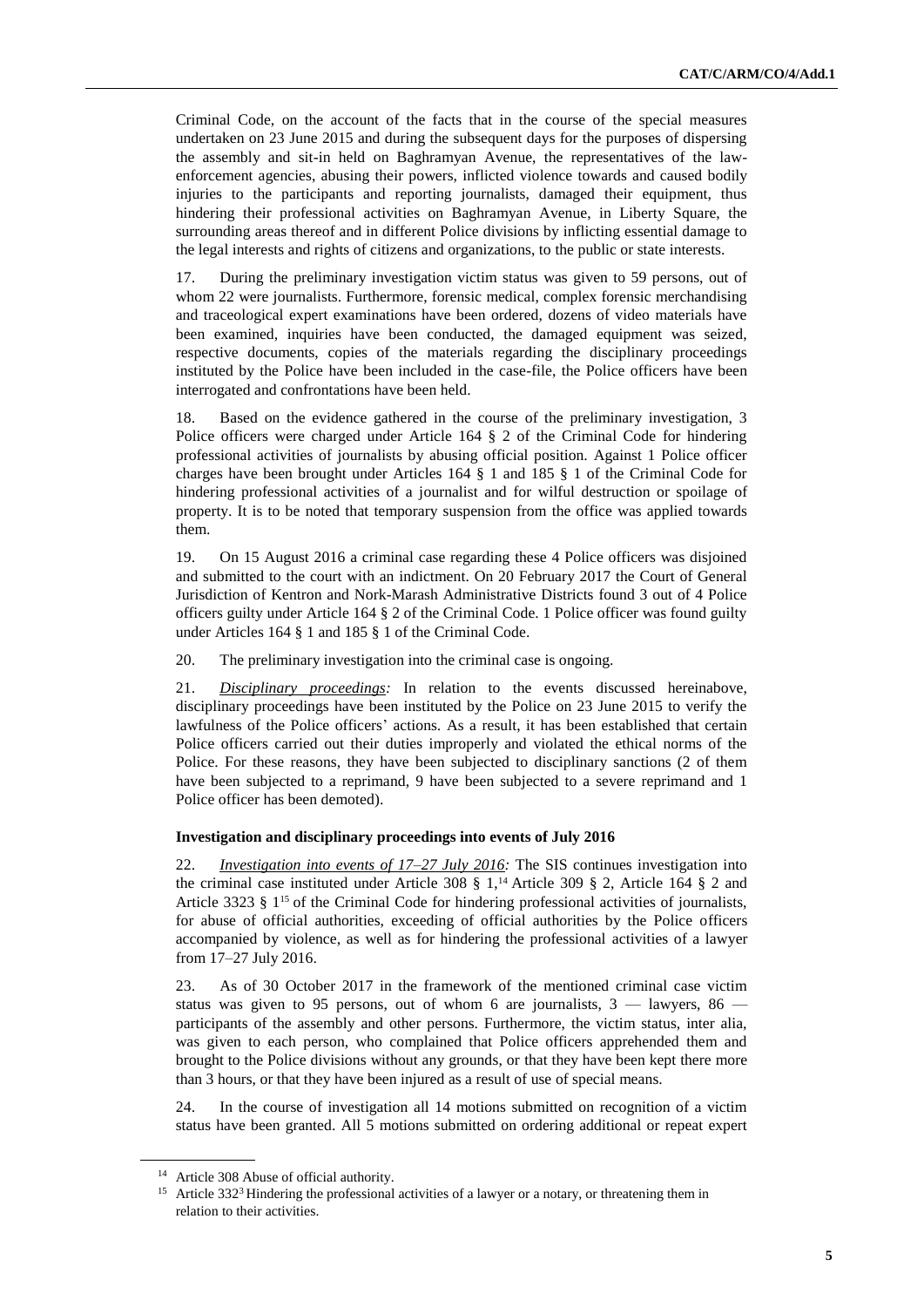examination have been granted as well — 1 merchandising and 4 forensic medical expert examinations have been ordered. All the persons who reported on receiving bodily injuries have been sent for forensic medical expert examination.

25. According to the expert reports received as of 30 October 2017, the injuries inflicted did not amount to the light damage to health, except for 5 cases. In particular, mediumgravity damage was inflicted to health of 3 persons, grave damage — to health of 2 persons. Light damage was inflicted to health of 10 persons as a result of use of special means by the Police on M. Khorenatsi Street on 20 July 2016, as well as damage was inflicted to the equipment and personal goods of some journalists.

26. In the course of the preliminary investigation, 60 Police officers have been interrogated, relevant video materials have been attached to the case-file, confrontations have been organised as well as other investigative and operative-search measures have been conducted.

27. In order to verify the lawfulness of the Police officers' actions, the grounds relied upon by them for apprehending the persons, as well as the special means used and other circumstances, investigative and operative-search activities are being carried out. The preliminary investigation into the discussed criminal case is ongoing.

28. *Investigation into events of 29–30 July 2016:* The SIS also investigates into the criminal case instituted under Article 164 §§ 1 and 3, Article 308 § 1 and Article 309 § 2 of the Criminal Code on the account of hindering professional activities of journalists, for abuse of official authorities, for exceeding of official authorities by the Police officers accompanied by violence in Sari Tagh from 29–30 July 2016.

29. In the course of the preliminary investigation it has been found that as a result of the mentioned actions allegedly 106 civilians and 24 journalists have been affected. Out of 106 civilians 97 civilians have been interrogated (victim status was given to 60 persons and 37 persons have been interrogated as witnesses), the other 9 left Armenia or gave false, incomplete data and it was impossible to identify them. 24 journalists from different mass media organisations have been interrogated. Victim status was given to 21 of them, 3 have been interrogated as witnesses. 60 Police officers have been interrogated as well.

30. It is to be noted that all the persons have been given victim status upon the initiative of the inquiry body. During the preliminary investigation no request on giving a procedural status has been denied, i.e. all the persons who allegedly suffered have been given a victim status, all the motions submitted by them — including those on having a representative, taking additional procedural actions — have been granted. All the medical documents of the persons who have applied to the medical institutions have been seized and forensic medical expert examinations have been ordered. All the victims have been informed about the decisions of ordering forensic medical expert examinations. In each and every case when a decision is made and an expert report is received, each victim is notified in writing by proposing to come and familiarize with the decisions and reports. In this context, it is to be mentioned that in the course of the preliminary investigation no motion on additional or repeat expert examination, as well as no complaint regarding the actions and decisions of the inquiry body has been submitted.

31. In order to verify the lawfulness of the Police officers' actions, the grounds relied upon by them for apprehending the persons, as well as the special means used and other circumstances, investigative and operative-search activities are being undertaken. The preliminary investigation into the discussed criminal case is ongoing.

32. *Disciplinary proceedings:* Based on the instruction of the Head of the Police, two sets (the first set was initiated regarding the events taken place from 17–28 July 2016, the second set was instituted in relation to the events of 29–30 July 2016) of disciplinary proceedings have been initiated in relation to the events discussed hereinabove in order to verify the lawfulness of the Police officers' actions. On 3 August 2016 the materials of the said disciplinary proceedings were joined in a single set.

33. On the grounds of the results received in the course of the internal disciplinary proceedings, by the order of the Head of the Police 13 policemen have been subjected to disciplinary liability (6 of them have been subjected to a reprimand,  $7 -$  to a severe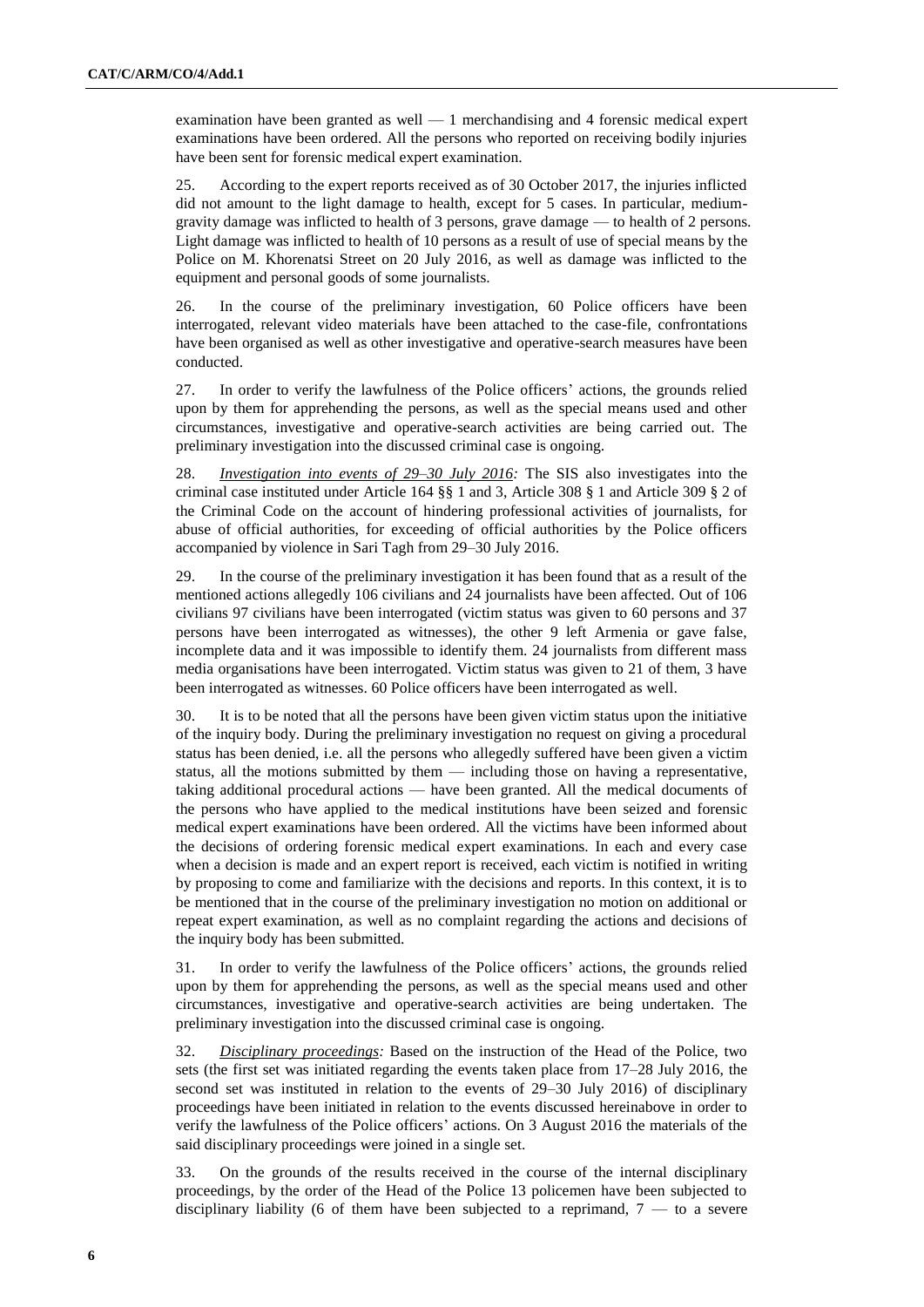reprimand). The disciplinary liability was imposed for improper performance of duties, in particular, for improper deployment of the forces to maintain public order and security, for the failure to undertake appropriate measures deriving from the situation to restrict the protesters' access to the security zone in due time, as well as for the failure to take sufficient measures to prevent the use of force against journalists and infliction of damage to their equipment by certain participants to the rally on 29 July 2016 in Sari Tagh.

#### **Education and professional trainings**

34. The Armenian authorities acknowledge that the systematic trainings, aimed at strengthening both the theoretical knowledge and developing the practical skills of lawenforcement officers, are considered as one of the key elements for reaching tangible results in the field. Therefore, continuous steps are being undertaken towards this direction. In particular, the strategic papers such as the previous and new NHRAP have provided for the necessity to periodically organize trainings for law-enforcement officers and community officials in relation to the *Law on Freedom of Assemblies* and the application of provisions of the relevant regulations in practice. Besides the mentioned general policy papers, the particular measures undertaken in the course of last 6 years in terms of strengthening the capacity of the Police are worth mentioning.

35. In 2011, the Head of the Police of the Republic of Armenia approved two sets of guidelines: Guidelines for Conducting Negotiations to Maintain Public Order and Security<sup>16</sup> and Guidelines for the Activities of Officers of the Police Units Involved in Public Order Management and for the Use of Physical Force, Special Means and Firearms by the Officers during Mass Disorders.<sup>17</sup>

36. Furthermore, to ensure the professionalism of the Police actions during mass disorders, another important document *Order for Preventing and Obstructing Mass Disorders* was approved by the Head of the Police in 2013.

37. In 2012, a practical handbook *Guidelines for Actions of the Police during Assemblies* has been developed by the advice and direct participation of the OSCE experts. This practical handbook contains explanations on actions of the Police stipulated by the Law on the Police of the Republic of Armenia. The explanations are totally in line with the OSCE/ODIHR-Venice Commission Guidelines on Freedom of Peaceful Assembly.

38. Furthermore, special trainings were organised for Police officers, by the Police and the Council of Europe Secretariat in October 2012. The purpose of the trainings was to enhance the theoretical and practical knowledge of Police officers in the respective fields of human rights. During the seminar both local and international experts, among the others, presented the peculiarities of the right to freedom of assembly and active discussion followed.<sup>18</sup>

39. In 2013, in the framework of the OSCE project, the international Centre for Excellence and Negotiation Yerevan (hereinafter, CEN-Yerevan) provided specialised negotiation trainings to Police officers most often involved in interactions with society. A two-day master class workshop for the Police officers involved in maintaining the public order during rallies and protests has been organized. These trainings engaged participants in an analysis of crowd psychology and profiling, negotiating with leaders and opinion makers for the crowd, and review of actual case studies, including local ones.<sup>19</sup>

40. In 2013, the Council of Europe handbook on *The European Convention on Human Rights and Policing* has been translated into Armenian to ensure its wide dissemination and to improve the existing practice.<sup>20</sup> This handbook is specifically for Police officers and other law enforcement officials. It is aimed at enhancing the professionalism of Police in view of disseminating the Council of Europe standards on policing. It, *inter alia*, covers the

<sup>16</sup> [http://www.osce.org/hy/yerevan/85136?download=true.](http://www.osce.org/hy/yerevan/85136?download=true)

<sup>17</sup> [http://www.police.am/images/Uxecuyc-N2-eng.pdf.pdf.](http://www.police.am/images/Uxecuyc-N2-eng.pdf.pdf)

<sup>18</sup> [http://www.police.am/international-co-operation/history-of-cooperation/2012-](http://www.police.am/international-co-operation/history-of-cooperation/2012-%D5%A9%D5%BE%D5%A1%D5%AF%D5%A1%D5%B6.html) [%D5%A9%D5%BE%D5%A1%D5%AF%D5%A1%D5%B6.html.](http://www.police.am/international-co-operation/history-of-cooperation/2012-%D5%A9%D5%BE%D5%A1%D5%AF%D5%A1%D5%B6.html)

<sup>19</sup> [https://cenyerevan.wordpress.com/2013/04/11/police-trainings-on-crowd-management-negotiation/.](https://cenyerevan.wordpress.com/2013/04/11/police-trainings-on-crowd-management-negotiation/)

<sup>20</sup> Funded by the European Union and the Council of Europe.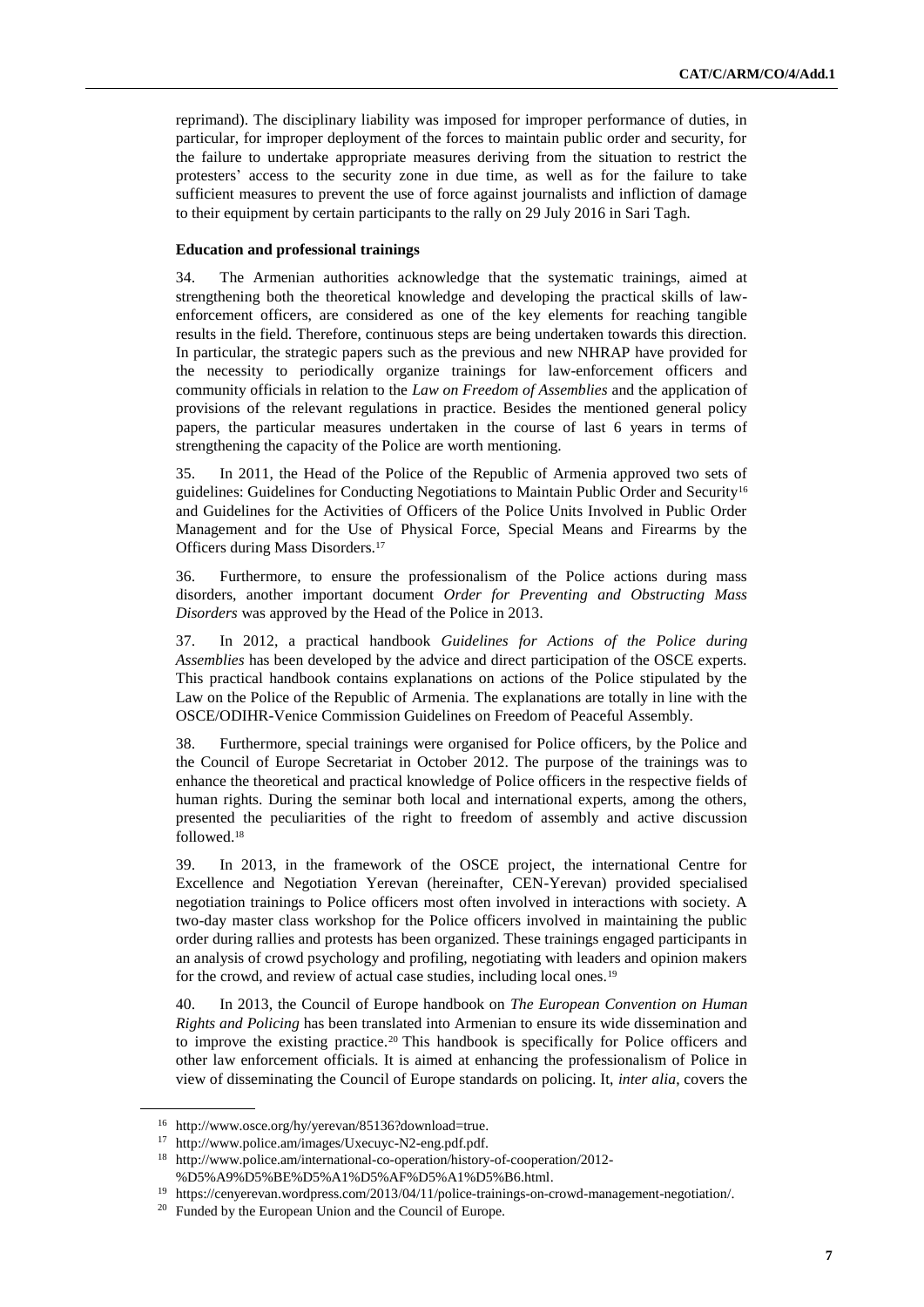specific aspects of Articles 6 and 11 in the light of the Court's extensive case-law and the Convention. Therefore, it is a useful tool for the Police and public authorities in order to prevent and fight Police misconduct or impunity and uphold the human rights.

41. About 140 community Police officers from territorial divisions of Yerevan city Police Department completed training courses on communication and negotiation techniques held by the Police and the OSCE Office in Yerevan in June 2014. The courses focused on theoretical and practical aspects of negotiation, communication techniques, building relationship and trust. The CEN-Yerevan trainers consulted with Police officers on their daily activities explored the problems they faced and solutions they found, as well as discussed the skills the Police officers acquired. The OSCE Office also supported the development and publication of a brochure *Communication and Negotiation* with the material used during the training course that was distributed among Police officers taking part in the course, to ensure wider dissemination of knowledge and information.<sup>21</sup>

42. From 4 to 5 October 2017 a seminar was held in the scope of the cooperation between the Police and the Council of Europe Secretariat which focused on the Police officers' actions during assemblies and in the course of countering mass disorders, on the use of force by the Police officers for control, negotiation and maintaining of the rule of law, as well as on carrying out the Police mission, particularly, as human rights defence observers. The seminar was aimed at discussing the democratic approaches of crowd control — with a particular focus on the issue of organizing Police operations in line with the human rights standards guaranteed by the European Convention on Human Rights, the effective methodology for the use of force and maintaining public order, as well as the flexible tactics and negotiation strategies applied for prevention of mass disorders.<sup>22</sup>

43. From 13 to 17 November 2017 training was organised in the framework of the Armenian-French Police cooperation project for 2017 which focused on the democratic crowd control.<sup>23</sup>

44. In addition to the mentioned particular importance is articulated to systematic inservice trainings which are gradually revised and developed to ensure that the training sessions on the particular topics are based on the real needs of the target groups, with an ultimate objective to contribute to better application of the relevant standards in practice and to effective prevention of potential violations. In this context, systematic trainings are organised at the Police Academy for Police officers of different rank. In particular, the *Law on Freedom of Assemblies, Guidelines for the Activities of Officers of the Police Units Involved in Public Order Management and for the Use of Physical Force, Special Means and Firearms by the Officers during Mass Disorders*, as well as those on *Conducting Negotiations during Public Order and Security Management* prepared by the Police by the support of the OSCE Yerevan Office are taught in the framework of these trainings. In order for the trainings to be more effective, the theoretical knowledge acquired is applied through practical exercises.

45. In 2017, trainings regarding the subject matters of the Law on Freedom of Assemblies and International Best Practice of the Field; Law on Freedom of Assemblies; Crimes against the State Service (with a particular focus on the corpus delicti of the crimes of torture and of exceeding official authorities), as well as Out-Group Behaviour of the Subjects of the Masses of People have been organised at the Police Academy.<sup>24</sup>

46. Bearing in mind the events of the recent years and acknowledging the necessity of continuing reforms in the field, the Armenian authorities are wilful to take constant steps to ensure gradual development of the field by implementing the relevant recommendations and bringing it in line with the international standards.

<sup>21</sup> [http://www.osce.org/yerevan/120534.](http://www.osce.org/yerevan/120534)

<sup>22</sup> Overall 25 police officers took part in the seminar.

<sup>23</sup> Overall 16 police officers took part in the training.

<sup>&</sup>lt;sup>24</sup> The relevant materials have been taught whithin the Bachelors, Masters and Distance Learning Programmes of the Faculty of Law, as well as in the College and the Faculty of Tranings and Qualification of the Police Academy. The beneficiares were different year students and Police officers from junior to senior-rank.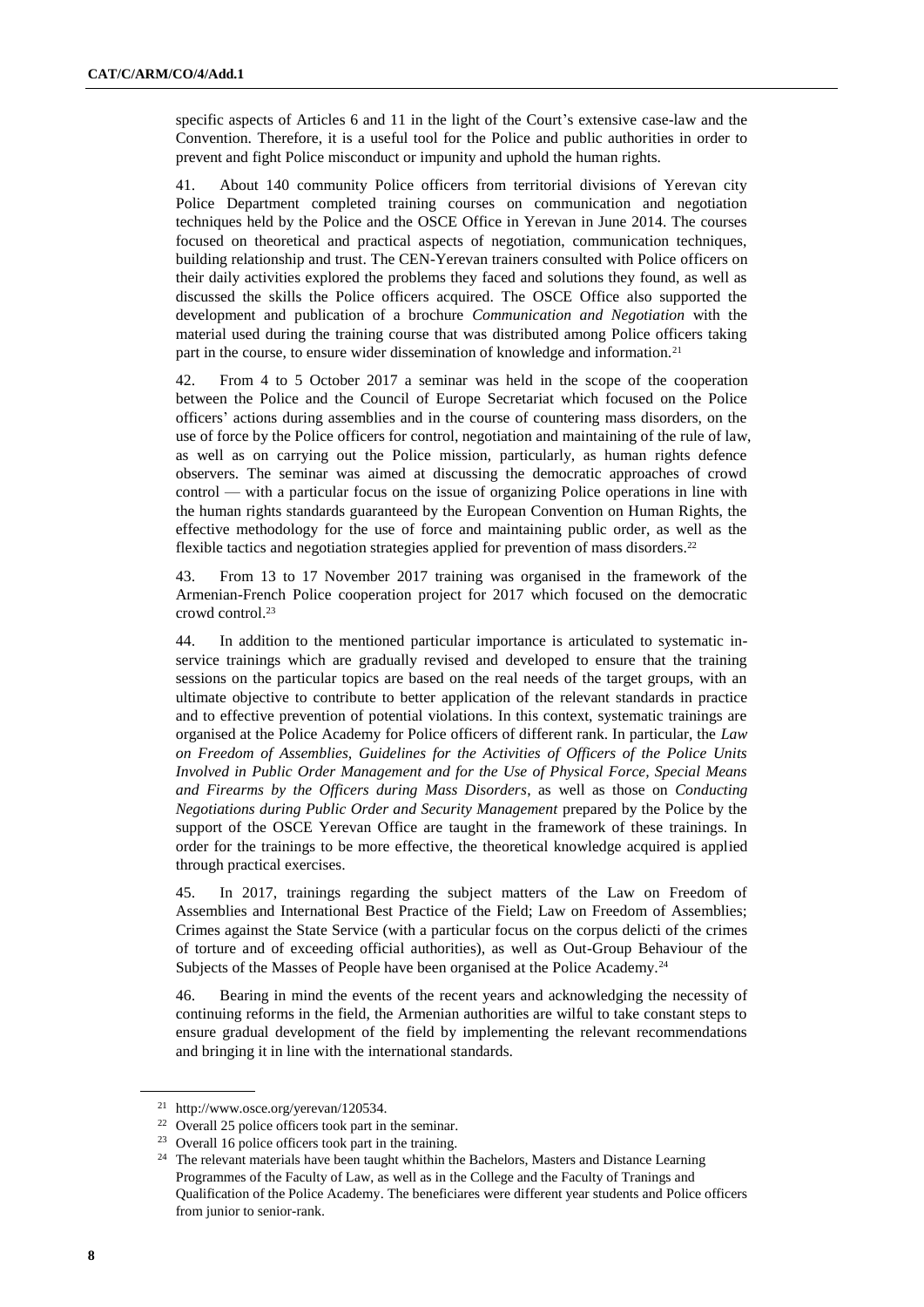# **C. Deaths in custody, including suicides**

*The State party should take robust measures to prevent suicides and deaths in custody, inter alia, by:*

- *(a) Establishing effective early prevention strategies and programmes and improving the identification of persons at risk of committing suicide;*
- *(b) Providing timely and quality medical care to inmates, including psychological assistance, with a view to reducing drastically the number of deaths in custody owing to health issues and the number of suicides;*
- *(c) Ensuring prompt, thorough, effective and impartial investigations by an independent body into all cases of death in custody, including suicides, the prosecution of persons suspected of having committed such acts and, if found guilty, their punishment in accordance with the gravity of their acts; and allowing independent forensic examinations of all cases of death in custody, permitting the family members of the victims to commission independent autopsies, ensuring that their results are accepted by courts as evidence in criminal and civil cases and providing redress to the families of victims.*

*The Committee also encourages the State party to launch a thematic investigation into the pattern of suspicious suicides in custody, with a view to establishing the possible complicity of police and/or prison staff and to bringing the perpetrators to justice*. 25

### **Policy on Reforming the Prison System**

47. Before presenting the concrete measures in respect of the recommendations made and concerns raised by the CAT, the Armenian Government emphasise that the penitentiary reforms are continuing priority for Armenia in its democratic reforms. The Armenian authorities acknowledge the necessity of large scale and long-term reforms to bring the field in compliance with the internationally accepted standards. For these reasons, the important policy and strategic papers elaborated by or in cooperation with the Armenian authorities in the course of recent years more frequently touch upon this issue. In particular:

- *The Council of Europe Action Plan for Armenia 2015–2018* a document prepared in close cooperation with the Armenian authorities that takes into account Armenia's continuing and newly emerged priorities in its democratic reforms and focuses on key areas of importance for cooperation — gives particular value to the penitentiary system reform.<sup>26</sup>
- *The 2012–2017 Strategic Programme of Legal and Judicial Reforms in the Republic of Armenia and the List of Measures Deriving from the Programme*<sup>27</sup> provided for the objective to increase the effectiveness of criminal justice and the system of criminal punishments.
- Both the previous and the new NHRAP have stipulated specific strategic actions regarding the penitentiary system.
- Both *Government Decrees No. 131-N (No. 131-Ն) of 14 January 2016*<sup>28</sup> *and No. 122-N (No. 122-Ն) of 12 January 2017*, <sup>29</sup> as well as the *Programme of the Government of Armenia for 2017–2022*<sup>30</sup> identified the penitentiary reforms among the priorities.

<sup>25</sup> Reference document: [CAT/C/ARM/CO/4,](http://tbinternet.ohchr.org/_layouts/treatybodyexternal/Download.aspx?symbolno=CAT%2fC%2fARM%2fCO%2f4&Lang=en) § 34.

<sup>26</sup> Reference document: [https://rm.coe.int/1680471d82.](https://rm.coe.int/1680471d82)

<sup>&</sup>lt;sup>27</sup> Approved by the Republic of Armenia President Decree No. NK-96-A (ՆԿ-96-U) of 30 June 2012.

<sup>28</sup> Government Decree No. 131-N (No. 131-Ն) of 14 January 2016 on Approving the Action Plan and Priorities for 2016 of the Government of the Republic of Armenia.

<sup>&</sup>lt;sup>29</sup> Government Decree No. 122-N (No. 122-U) of 12 January 2017 on Approving the Action Plan and Priorities for 2017 of the Government of the Republic of Armenia.

<sup>&</sup>lt;sup>30</sup> Approved by Government Decree No. 646-A (N 646 - U) of 19 June 2017.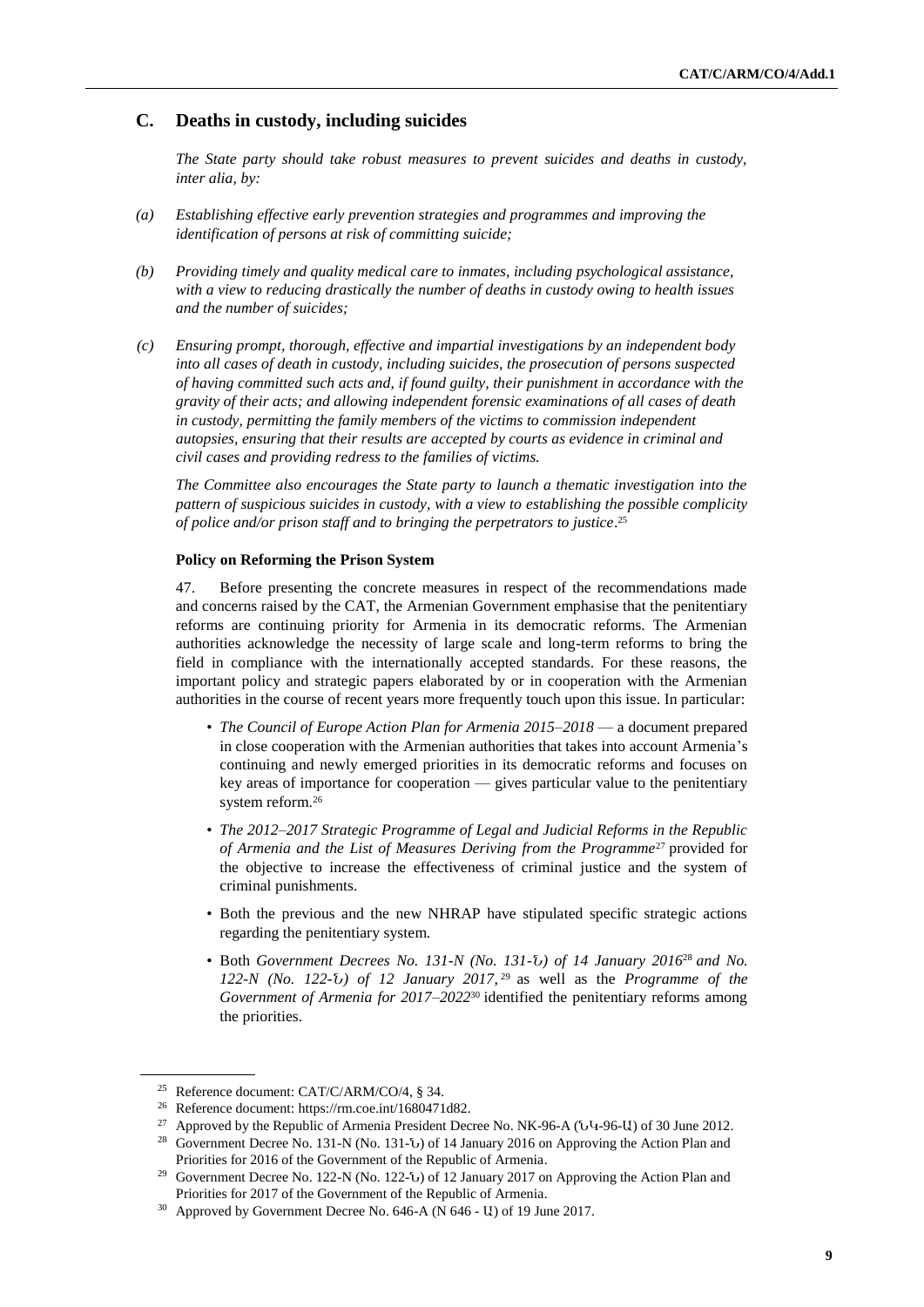• *The Programme on Penitentiary System Reforms 2016–2018*<sup>31</sup> includes an extensive list of measures to be implemented in targeted areas of the penitentiary system.

48. With due regard to the progress made and the results achieved, *inter alia*, through the implementation of the listed policy papers, those may not be considered as sufficient and inclusive since reforming the field under consideration is a long-term process requiring continuing effort. That is why the Ministry of Justice developed a draft Government Decree on *Approving 2018–2038 Strategic Programme for Improvement of Penitentiary System* and *the Action Plan Deriving thereof*. This strategic paper has been prepared taking into consideration the results already achieved and reflects the vision of the authorities regarding the penitentiary system reform for 20 years in order to bring the field in compliance with the international standards and obligations undertaken by Armenia. The paper is published on www.e-draft.am, giving a possibility to the public to give feed-back on the draft legal act, thus ensuring their participation to the drafting process.

#### **Early prevention strategies and programmes**

49. The issue of prevention of the suicides at penitentiary institutions is under permanent attention of the Penitentiary Service of the Ministry of Justice. In particular, strategies to prevent self-harm and suicide are periodically discussed during the working meetings on summing up semi-annual and annual activities, as well as in the course of operative discussions as a result of which specific instructions are given to the heads of the penitentiary institutions.

50. For example, further to the working meeting taken place on 08 January 2016 the following instructions were given:

- To be more attentive towards problematic detainees and convicts;
- To organise different cultural events to make their living more meaningful;
- To strengthen the family ties of the persons deprived of liberty.

51. On 01 August 2016 the Head of Penitentiary Service instructed the heads of the penitentiary institutions:

• To visit and interact with detainees and convicts more frequently, as well as to discuss and ensure proper follow-up to the issues raised by them;

52. To increase the social and psychological activities carried out for the persons deprived of liberty involving the staff of other units of penitentiary institutions as well;

53. To discuss every case of self-harm, to conduct systematic analysis in cooperation with the staff of the penitentiary institutions for the purposes of figuring out the reasons standing behind the incidences of self-harm and to undertake practical preventive measures.

54. *Support — Psychiatric care and Psychological Assistance:* It should be noted that an individual Programme of Correctional Rehabilitation is drawn up for each convict following the study of the social and psychological specifics, the diagnosis and the needs assessment. It is drawn up in the course of one to three months after placing convicts within the penitentiary institution. The programme specifies the actions and/or measures planned to be carried out for convicts in the course of serving the punishment.

55. The issue of improving and developing psychological assistance provided at the penitentiary institutions is always at the spotlight of the administration of the Penitentiary Service, as a result of which the psychological assistance staff of the penitentiary institutions was increased by four additional positions between 2015 and 2016 alone.

56. Furthermore, in 2015, a Memorandum of Co-operation was signed between the Penitentiary Service and "AYG" Centre for Psychological Services. In the framework of the Memorandum, the psychologists of the organisations paid visits to Nubarashen and

Approved by Order No. 653-A (No. 653-U) of the Minister of Justice of the Republic of Armenia on 30 December 2015.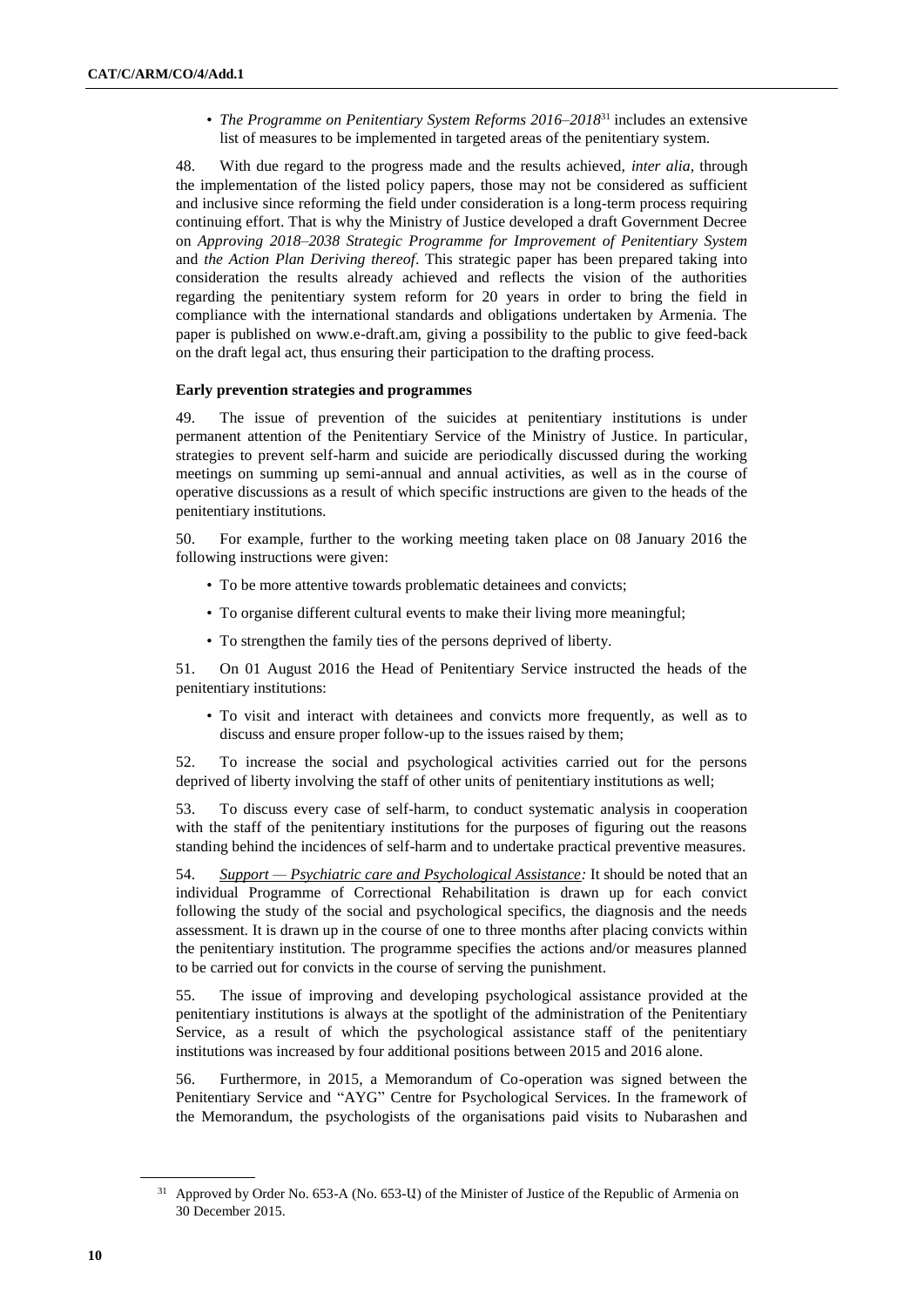Armavir Penitentiary Establishments for providing psychological services to convicts and detainees. This process is ongoing.

57. A psychiatric ward operates at the Central Prison Hospital; there is a position of a psychiatrist at Nubarashen Penitentiary Establishment, at Artik Penitentiary Establishment the psychiatrists work on contractual basis. Psychiatric care in other penitentiary institutions is organised through regular visits of psychiatrists of the penitentiary system and through the invited specialists from psychiatric institutions of the Ministry of Health.

58. Besides the mentioned, the Division for the Social, Psychological and Legal Activities of the Penitentiary Service carried out the following activities:

- Legal counselling for 3903 persons;
- Social counselling for 2526 persons;
- Psychological counselling for 3367;
- 103 persons have been registered in at-risk group;
- 208 persons have been excluded from at-risk group.

59. As a result of activities carried out by the said Division 147 incidences of self-harm have been prevented.

60. Starting from the second half of 2015, the Penitentiary Service has been actively collaborating with the Chamber of Advocates of the Republic of Armenia and the Helsinki Committee of Armenia, within the framework of which the advocates and lawyers of the above-mentioned organisations have, on a voluntary basis, paid visits to Armavir, Abovyan, Kosh, Sevan, Goris, Nubarashen and Vardashen Penitentiary Establishments, providing p*ro bono* legal consulting.

61. *Prison Environment* — Material *Conditions and Purposeful Activities:* The Penitentiary Service of Armenia undertakes continuous measures aimed at improving the living conditions of the prison population.

62. From March 2015, various sanitation and hygiene and anti-epidemiological measures have been regularly undertaken in all the penitentiary establishments.<sup>32</sup>

63. The energy efficiency project implemented within the scope of the contracts signed between the Penitentiary Service and the Armenia Renewable Resources and Energy Efficiency Fund has been completed. As a result, the issues related to ensuring lighting, room heating, water isolation of roofs, as well as proper sanitary and hygienic conditions in residential areas of remand prisoners and convicts have been solved in all penitentiary establishments.

64. Numerous and various construction works have been carried out in the residential areas, visiting facilities for short-term and long-term visits, medical units and cafeterias, as well as in the sanitary annexes, within the external secure perimeter and in other important sections of all the penitentiary establishments.<sup>33</sup>

 $32$  Within the scope of the renewed contract (yearly), disinsection measures, namely disinfection, parasite extermination and deratization measures have been carried out in all the penitentiary establishments. The mentioned measures are of a regular nature (from 3 to 4 times a month in every penitentiary establishment). At the same time, the Ministry of Justice considers the issue of vesting the sanitary-hygienic control to the Ministry of Health or to include on-site supervision activities in the duties of medical personnel in order to improve the state of sanitary and hygienic control. In conjunction with the definition of sanitary rules and hygienic norms, it is envisaged either to apply all the norms of the public health system or to develop a separate sanitary rules and hygienic norms for penitentiary institutions taking into account the peculiarities of the penitentiary system.

<sup>&</sup>lt;sup>33</sup> (a) The kitchen has been fully repaired, sanitary annexes, the external sewerage network have been partially repaired at Nubarashen Penitentiary Establishment;

<sup>(</sup>b) The communal kitchen and patient's room of the therapeutic ward of the residential zone, operating theatre of the surgical ward, a number of patient's rooms of the tuberculosis ward have been repaired at the Central Prison Hospital;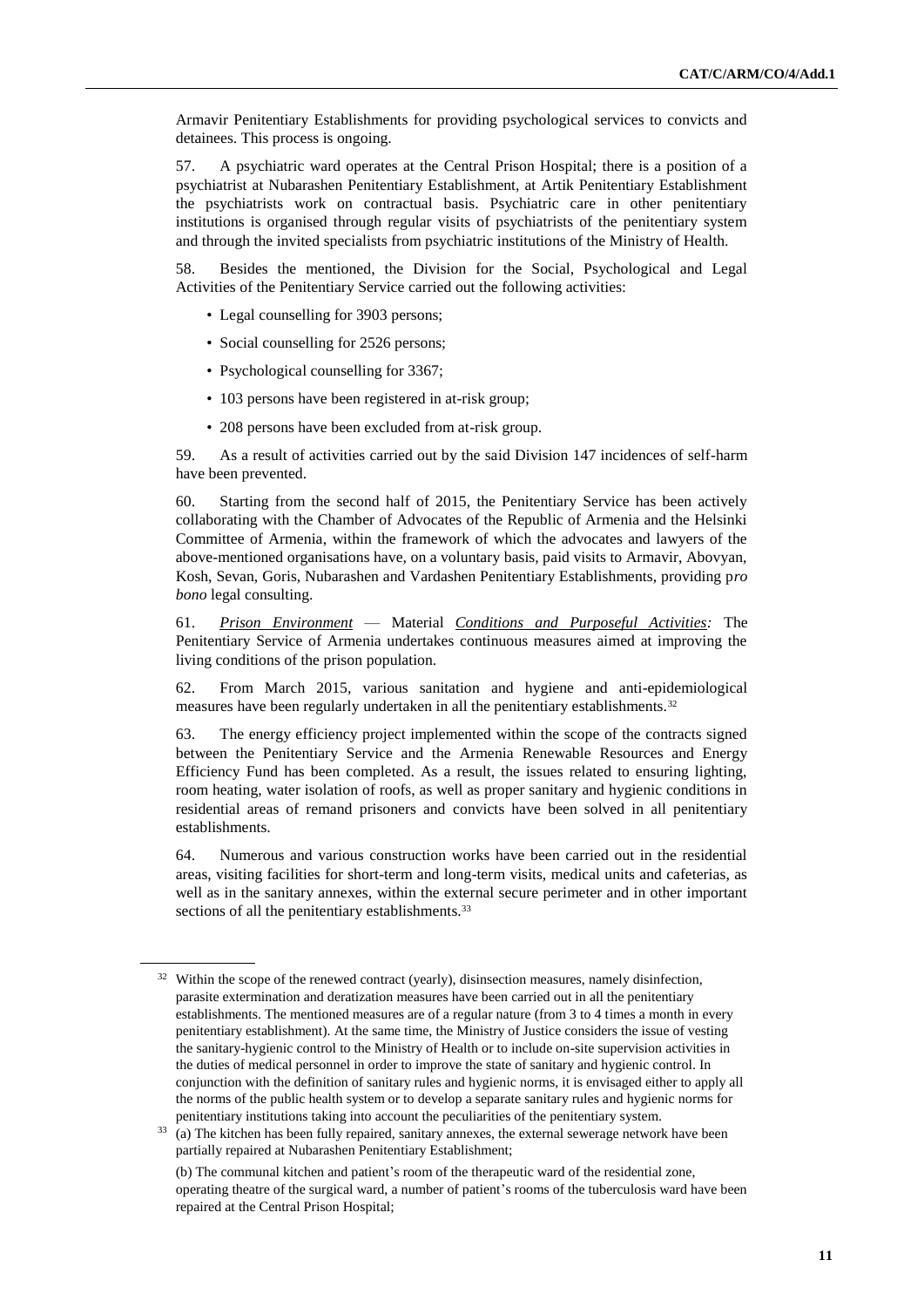65. It is to be noted that multi-faceted measures are being undertaken to ensure that both sentenced and remand prisoners are provided with programmes of activities. Cultural events such as film screenings, concerts, theatrical performances, sporting events and other events are being periodically organized for detainees and convicts. For the purpose of meeting the spiritual needs of detainees and convicts, the Armenian Apostolic Church pays regular visits, performs baptism services, offers Masses, as well as holds celebrations on holidays.

66. In 2017 overall **254 different** events have been organised at different penitentiary institutions in which **3053** persons deprived of liberty took part. The following ones must be underlined:

- From 06 to 07 February 2017 a chess tournament was organized at Armavir Penitentiary Establishment by Chess Federation of RA and Penitentiary Service;
- On 07 April 2017 the convicts and the staff of Armavir Penitentiary Establishment organized tree planting and landscaping;
- On 08 March 2017 a concert was organized at Abovyan Penitentiary Establishment on the occasion of the International Women's Day;
- On 10 March 2017 a film screening was organized at Abovyan Penitentiary Establishment on the occasion of the International Women's Day;
- 10 female convicts participated in computer courses during 2016–2017 academic year of the vocational school No. 2 of Abovyan functioning at Abovyan Penitentiary Establishment. 9 of them received diplomas;
- Jointly with *Civil Society Institute* NGO hairdressing courses have been organized at Abovyan Penitentiary Establishment. The 11 convicts completing the course received diplomas on 10 May 2017;
- On 24 May 2017 a festive event on the occasion of the May Celebrations was organized at Kosh Penitentiary Establishment;
- On 26 May 2017 Woman FIDE Master Arianne Caoili took part in simultaneous chess display with 20 convicts of different nationalities (Polish, Romanian, Persian, etc.);

67. On 01 June 2017 on the occasion of International Children's Day a festive event was organized at Abovyan Penitentiary Establishment by the Division for the Social, Psychological and Legal Activities of the Penitentiary Service and the Centre for Legal Education and Implementation of Rehabilitation Programmes<sup>34</sup>;

<sup>(</sup>c) The external water supply network of Hrazdan Penitentiary Establishment has been fully repaired;

<sup>(</sup>d) The batteries of the two heating boilers have been fully refurbished at Vanadzor Penitentiary Establishment. Maintenance repair works have been carried out in the accommodations of the residential zone. Renovation works have been carried out in the facilities for long-term visits. The roof of the cafeteria unit has been repaired;

<sup>(</sup>e) Tiling works have been carried out in the kitchen at Kosh Penitentiary Establishment. No. 1 dormitory of the residential zone has been renovated;

<sup>(</sup>f) Repair works have been carried out in the accommodation area for convicts held under open regime, in the quarantine unit, reception room for convicts at Artik Penitentiary Establishment. Partial repair works are underway in the cafeteria unit;

<sup>(</sup>g) Repair works are being carried out in the unit for long-term visits and processing of deliveries, as well as the kitchen at Sevan Penitentiary Establishment;

<sup>(</sup>h) Renovation works have been carried out in dormitories of Vardashen Penitentiary Establishment, the sanitary annexes have been repaired;

<sup>(</sup>i) Renovation works have been carried out at Yerevan-Kentron Penitentiary Establishment, as a result of which wooden covers on the floors of all the cells have been removed, water supply and sewerage systems have been repaired, the kitchen and visiting facilities have been fully repaired.

<sup>34</sup> Former Law Institute of the Ministry of Justice.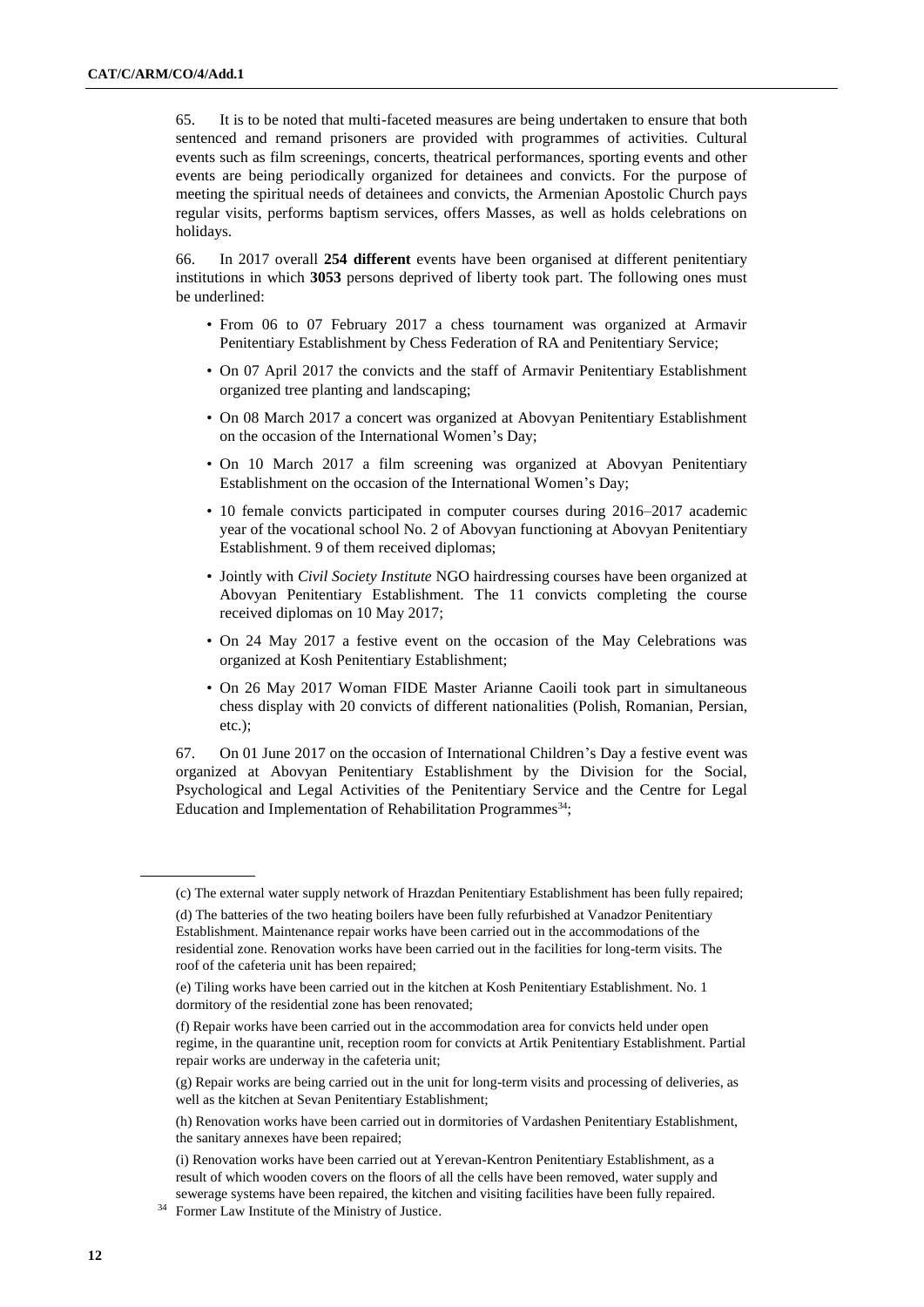68. Support to Prisoners Foundation of the Ministry of Justice in cooperation with the Division for the Social, Psychological and Legal Activities of Armavir Penitentiary Establishment organized courses on Ceramics, Ceramics Scratching and Painting, on Contemporary Applied Arts, on Woodwork and Woodcraft, on Computer Skills, and on Elementary knowledge of the Russian Language. 27 convicts took part to them.

69. In 2017 the possibility to work was given to **415** convict. In 2017 **178** convicts have been engaged in **recreational unions**.

70. As a result of the collaboration with Special Creative Centre for Junior Offenders SNCO, Support to Prisoners Foundation and the Ministry of Education and Science of the Republic of Armenia, the right to education — general education, vocational, *i.e*. technical education, as well as higher and post-graduate education — of 107 convicts has been realised in 2017.

71. A **sewing** and **a shoe manufacturing shops** have been established at Armavir Penitentiary Establishment. Furthermore, the penitentiary establishments have been supplemented with 900 pieces of books.

72. In 2012, the State Employment Agency of the Ministry of Labour and Social Affairs of the Republic of Armenia, the Penitentiary Department of the Ministry of Justice of the Republic of Armenia and Social Justice NGO signed a *Memorandum on Co-operation and Mutual Assistance* for the term of 5 years, attaching importance to the issues of crime prevention and, in that context, the reintegration of persons returning to the society from places of imprisonment.

73. *Contact with the Outside World:* Bearing in mind that the contact with the outside world is an important element for ensuring the rehabilitation and further reintegration of the persons deprived of liberty to the society, steps are being undertaken to improve the mechanisms thereof. In this regard, the new NHRAP envisages specific measures. In particular, it provides for specific points on conducting a research on the opportunity to consider the potential use of alternative means of communication (video calls) by convicts and detainees to contact both with the outside world, in general, and with their family members and relatives, in particular. In line with the NHRAP, on 14 December 2017 the Government of Armenia approved Decree No. 1599-N according to which those foreign detainees and convicts whose next of kin cannot visit them, as well as those whose nest of kin cannot benefit from the short-term visits shall be given an opportunity of a video-call twice a month for 20 minutes.

74. *Staff Trainings:* Training courses on health care, human rights and medical ethics have been organised for the staff of penitentiary institutions in line with the European standards. Approximately **800** employees of the Penitentiary Service have participated to the said trainings.<sup>35</sup> Main modules for these trainings are as follows:

- Healthcare, health promotion and prevention principles in penitentiary establishments;
- Physical health, prevention activities regarding standards on hygiene, food, sanitary, residence and environment;
- Mental health promotion;
- Suicide prevention and control of self-harm behaviour;
- Psychotropic/psychoactive substances and addiction to them;
- Mental health awareness;
- Transmissible diseases: tuberculosis, HIV /hepatitis C/, hepatitis B;
- Mental disorders.

<sup>&</sup>lt;sup>35</sup> Trainings have been organised in the framework of the project Penitentiary reform — Strengthening Healthcare and Human Rights Protection in Prisons in Armenia (2015–2017).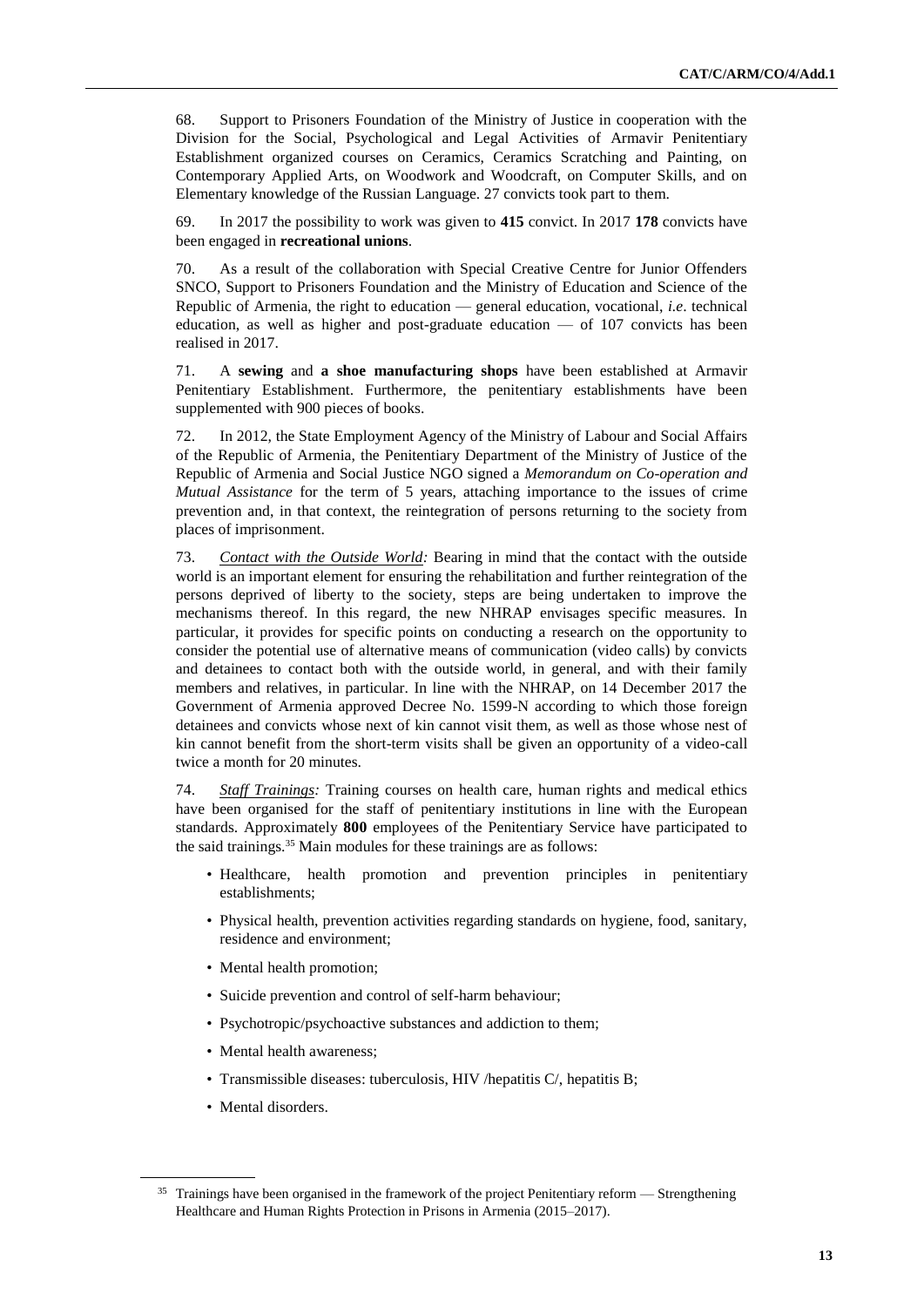75. Furthermore, in 2016 **540** Penitentiary Service employees participated in the following courses taught at the Centre for Legal Education and Implementation of Rehabilitation Programmes:

- European Prison Rules;
- Standard Minimum Rules for Treatment of Prisoners; Discussion of relevant Caselaw of the European Court;
- Prevention of Torture and Inhuman or Degrading Treatment or Punishment; Discussion of relevant Case-law of the European Court.

76. In 2017 203 Penitentiary Service employees participated in the following courses taught at the Centre for Legal Education and Implementation of Rehabilitation Programmes:

- Fundamental Human Rights and Freedoms; Discussion of relevant Case-law of the European Court;
- Standard Minimum Rules for Treatment of Prisoners; Discussion of relevant Caselaw of the European Court;
- Prevention of Torture and Inhuman or Degrading Treatment or Punishment; Discussion of relevant Case-law of the European Court.

77. At present, 6 doctors of the Penitentiary Service undergo trainings at the Yerevan State Medical University.

78. The Armenian authorities acknowledge that proper professional trainings are considered as one of the key elements for reaching tangible results in the field. Therefore, new NHRAP provides for the necessity to periodically organise trainings for the prevention of torture and inhuman or degrading treatment or punishment.

#### **Measures Taken to Improve Healthcare Services in Prisons**

79. In line with the policy and strategic papers mentioned hereinabove, the *Concept Paper of Modernisation of Medical Services in Penitentiary Institutions* (Concept Paper) was approved by the Government on 19 January 2017. It is to be mentioned that this paper has been drafted in the framework of the project *Penitentiary reform — Strengthening Healthcare and Human Rights Protection in Prisons in Armenia* (2015–2017). Taking into due consideration the existing and emerging issues of the field, the findings of the ECHR, the recommendations of the relevant international and regional bodies, as well as those of the public monitoring group of the penitentiary establishments, this document provides for conceptual approaches in the following directions:

- The analysis of legislative regulations and institutional aspects of healthcare services of penitentiary establishments, considering also the international obligations undertaken by the Republic of Armenia;
- The examination of the international practice and standards approved by the international documents regarding the healthcare services of penitentiary establishments;
- The elaboration of possible solutions based on the international standards which will address the issue of modernising the healthcare services provided at penitentiary establishments.

80. Besides the mentioned, in order to clarify the list and the criteria of severe diseases that impede the sentence, as well as to comply with the 10th revision of International Classification of Diseases (ICD-10) requirements, the Government Decree No. 825-N of 26 May 2006 was amended on 6 July 2017. More of that, a number of drafts and, in particular, the draft Order of the Minister of Justice on *Submitting and Approving the Forms of Administrative Statistical Reports regarding the Field of Healthcare of Penitentiary Institutions of the Ministry of Justice of the Republic of Armenia* targeted at improvement of the prison healthcare services have been elaborated as well (listed also under subsequent headings).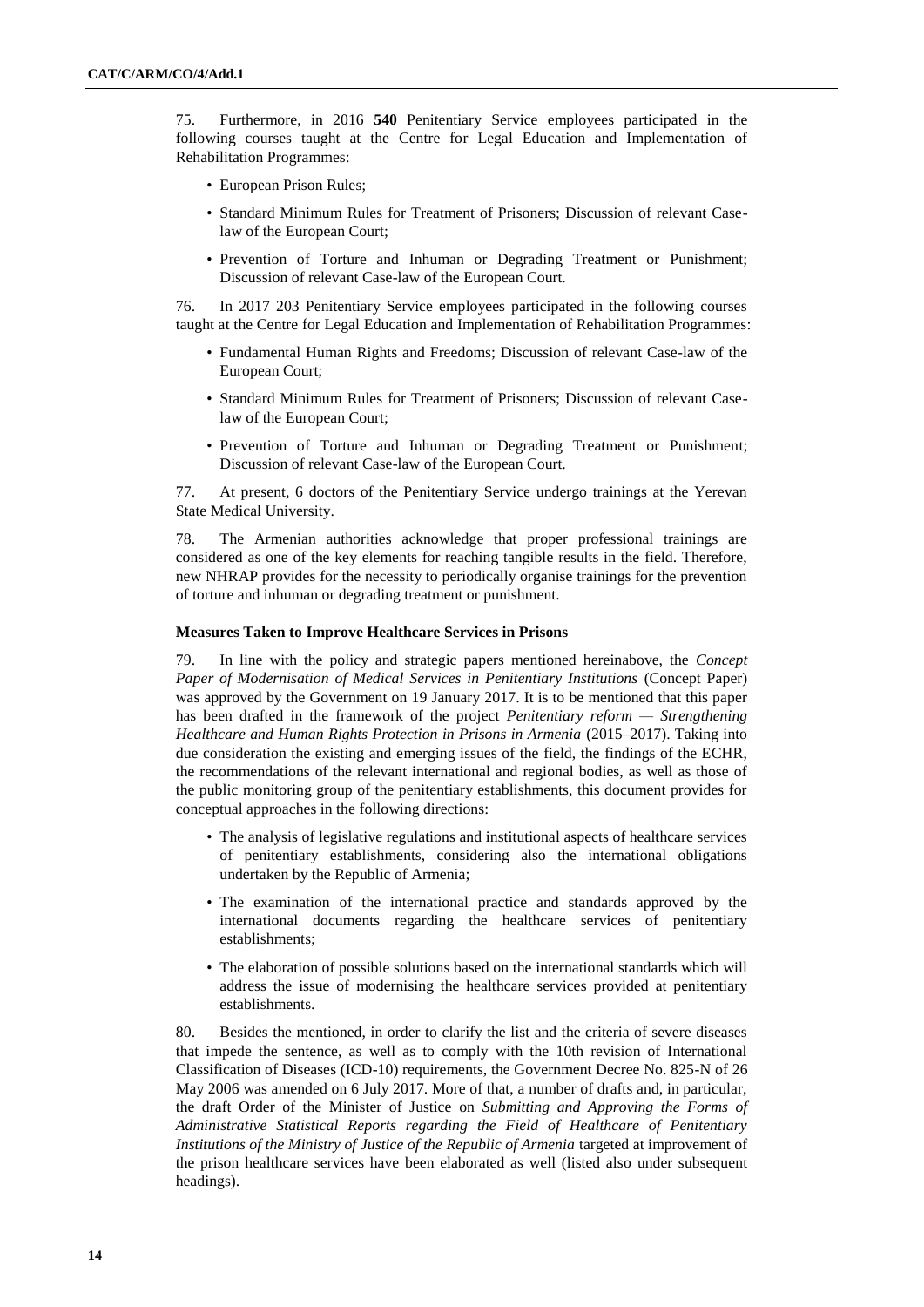81. In 2017 the Human Rights Defender published an *Ad-hoc Report on Ensuring the Right to Healthcare for Persons Deprived of their Liberty in Penitentiary Institutions*. According to the report, in the course of the years some positive dynamics is noticeable regarding the provision of healthcare services to the persons deprived of liberty, however, at the same time it is acknowledged that improvement of prison healthcare services requires systematic approaches. Therefore, in line with the policy of the Armenian authorities already indicated hereinabove, the issues raised by the Defender in the report will be taken into due consideration while implementing the reforms envisaged in the Concept Paper. Pending that, the following is worth mentioning.

82. Acknowledging that respect for fundamental rights of inmates entails the provision to them of healthcare equivalent to that provided to the population at large, the Government have been undertaking legislative, organisational and practical measures for reorganising and regulating prison healthcare system in Armenia. Bearing in mind that the major deficiency of the current system is first of all linked to the institutional dependency of the prison medical personnel from the penitentiary system, the following steps are being taken.

83. *Medical Staff:* Draft *Law on Making Amendments and Supplements to the Republic of Armenia Law on Penitentiary Service* has been developed. The ultimate objective of the draft is to lift the age restrictions for admitting to and dismissing from the Penitentiary Service. The draft provides for admitting medical professionals to Service before they attain the age of 45 and setting an upper age limit of 65 for their dismissal from service. For comparison, according to the Law on Penitentiary Service, the maximum lowest age limit for admitting to Service is 30 years old, which hinders the process of staffing the medical service units of the penitentiary establishments with experienced personnel.

84. The mentioned legislative amendment will make it possible to staff medical service units of Penitentiary Service with qualified specialists who are experienced in the field of medical science, as well as to improve the quality of medical service offered to remand prisoners and convicts.

85. Due to the need to prevent the outflow of high-quality specialists of the medical service units, as well as to hire experienced doctors above the age of 30, special civil service positions have been introduced within the Penitentiary Service by means of reorganising the existing penitentiary service positions. As a result, the penitentiary officers having attained the maximum age limit for the service, but having vast experience in the field of medical science are provided with the opportunity to remain in the system, at the same time becoming entitled to a long-term service pension by retaining their salary.

86. As a result of this reform, penitentiary officers (doctors) — who attained the maximum age limit — being appointed to civil service positions will fully retain their military salary. Moreover, they are also provided with the opportunity to become entitled to a long-term service military pension, which is almost twice higher than the salary of a civil servant who has just been admitted to the service.

87. Besides this draft, ensuring institutional independence of healthcare staff, reinforcing the trust and confidence towards them, engaging quality personnel, guaranteeing the required specialisation and qualification of medical personnel, creating effective opportunities for integrating the prison healthcare system to that provided to the community are key pillars of the Concept Paper. Based on these pillars, the Ministry of Justice developed a legislative package to ensure the independence of prison healthcare staff. More specifically, draft Government Decree on *Establishing a Centre for Penitentiary Medicine* was elaborated, which is aimed at bringing the medical services of correctional institutions under direct subordination of the Ministry of Justice. The advantages of establishing this centre are:

- Professional and financial independence;
- Effective opportunities for integrating the prison healthcare system to that provided to the civilian population;
- Engagement of qualified personnel;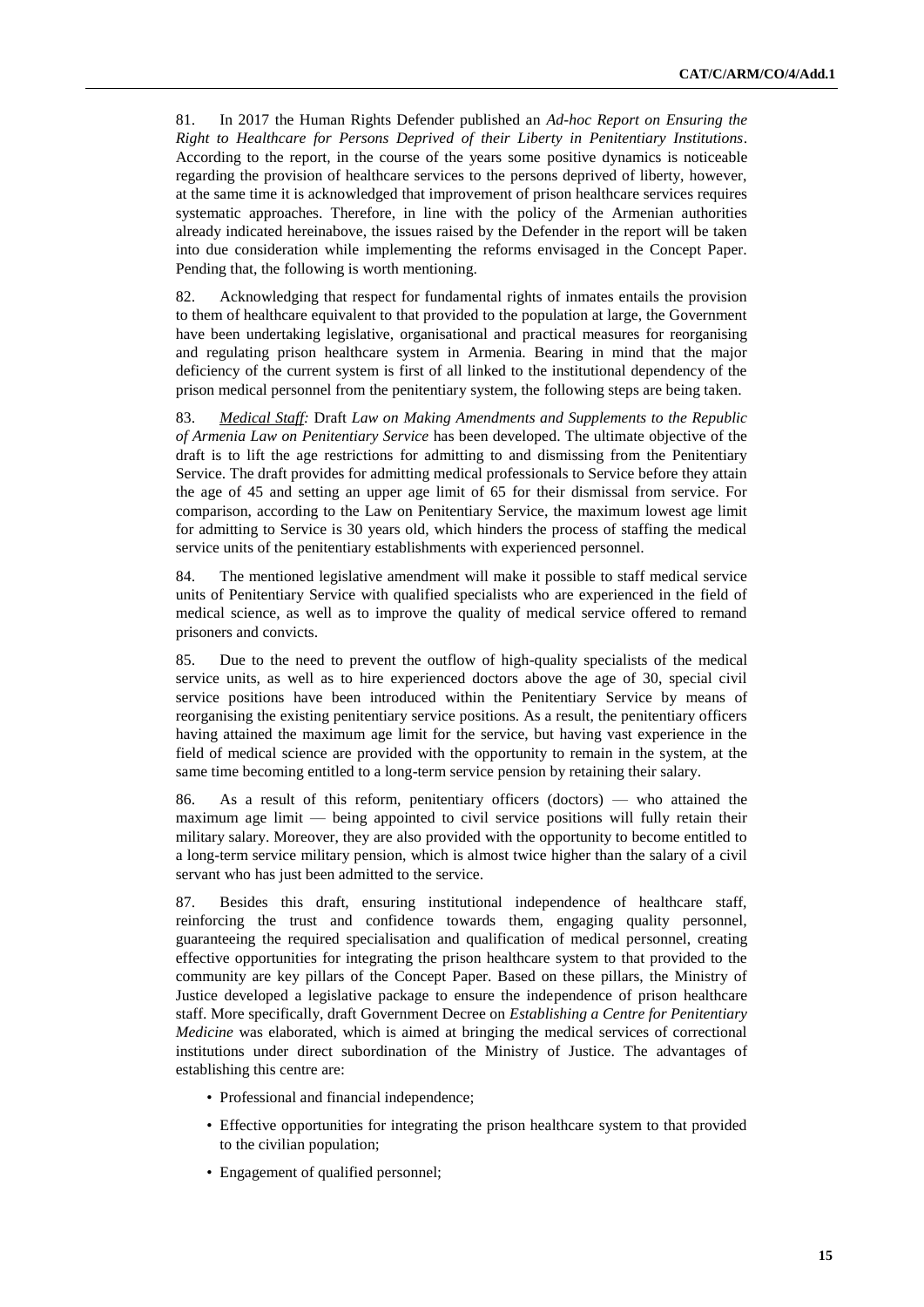• Possibility of getting involved in entrepreneurial activities, which could serve as additional financial source.

88. At the same time, it is envisaged to license the units, which provide healthcare services, in accordance with the minimum mandatory requirements and conditions for the provision of medical care and service developed for the penitentiary sector. As a result of this reform, the penitentiary institutions will be subject to mandatory licensing in order to carry out health care and service related activities.

89. *Access to Specialised Care and Hospitalisation:* It is to be noted that the medical services provided in the penitentiary system are free of charge. Within the scope of the free medical assistance guaranteed by the State, examinations and medical treatments are also carried out at all healthcare institutions of the Republic of Armenia.

90. For the purposes of medical consultations and examinations, visits are periodically conducted to penitentiary institutions by the Medical Working Committee, a supervisory body established by the Penitentiary Medical Service Department and the Ministry of Justice. According to the timetable of the visits and meetings for 2017 approved by the Order of the Head of the Penitentiary Department, the Medical Working Committee shall hold meetings every week and visit every penitentiary establishment at least twice a year, as well as without delay, in case of necessity.

91. Furthermore, remand prisoners and convicts on a paid basis benefit from the services of, as well as examinations and treatment carried out by the medical specialists chosen by them and working outside of the penitentiary system. The examinations with chosen doctors are easily organized upon the approval of the head of penitentiary institution. Medical services are provided promptly to the remand prisoners and convicts who are in need of emergency medical assistance, while others — according to plan.

92. With due regard to the international standards regarding the accessibility of dental services provided to persons deprived of liberty, the Concept Paper puts particular emphasis to their improvement. At present, nearly all the penitentiary establishments are provided with dental X-ray apparatus.

93. In collaboration with the subdivisions of the Ministry of Health, as well as nongovernmental and charity organisations (including *Doctors without Borders*), measures aimed at combating tuberculosis, methadone substitute treatment and prevention of HIV/AIDS are constantly being carried out, as a result of which the process of revealing patients with tuberculosis, HIV/AIDS, as well as combating drug addiction has improved.<sup>36</sup>

94. *Medical Equipment:* In the framework of the project *Penitentiary reform — Strengthening Healthcare and Human Rights Protection in Prisons in Armenia (2015–2017)* it was envisaged to acquire necessary modern accessories and equipment for medical units of 11 penitentiary institutions. For these purposes visits to penitentiary institutions were carried out by the experts to review the current state of medical equipment. As a result, evaluation of accessories and equipment was conducted, based on which the list of the types and number of the necessary accessories and equipment was developed and submitted. Consequently, 11 penitentiary establishments have been provided with necessary medical equipment for ensuring primary medical assistance.

95. *Medication:* As to the medication, the officers responsible for medical services within the Penitentiary Department of the Ministry of Justice carry out surveys and analyses aimed at changing the quantitative composition and the list of medicines to be purchased, according to the needs and demands. Taking into consideration the statistical analysis of the previous year, the Penitentiary Department submitted a budgetary claim of AMD 150 million for the next year, compared to about AMD 43 million allocated for the passing year. As a result, it has been decided to allocate AMD109.827.000.

96. Despite the measures already taken and being taken, in the long term perspective, based on the existing situation, internationally accepted standards and findings of both domestic and international monitoring bodies the Concept Paper proposes to improve the

<sup>36</sup> Reference document: [CPT/Inf \(2016\) 31,](https://rm.coe.int/16806bf46f) §§ 84–86.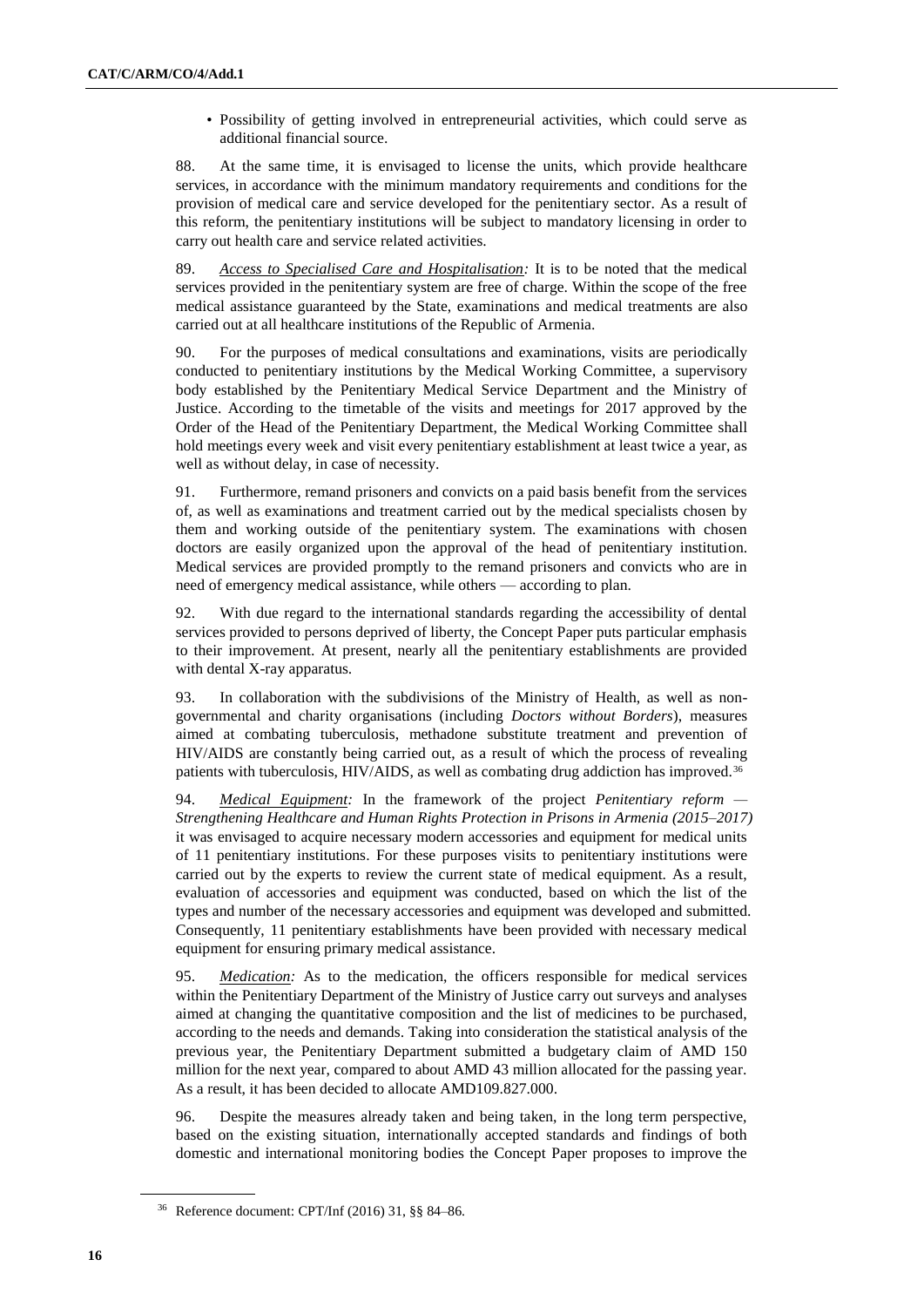regulatory framework regarding the acquisition, the list, quantity and quality, supplying and preserving of the medication, as well as the requirements regarding the medical equipment. In this context, draft Order of the Minister of Justice on *Approving the Procedure of Forming State Order for Medicines and Medical Supplies Purchased for Penitentiary Institutions of the Ministry of Justice of the Republic of Armenia*, as well as draft Decree of the Government on *Approving Requirements and Conditions for Technical and Professional Qualifications Required for Medical Care and Services of Common Practice Physician and Separate Specialized Cabinets of Penitentiary Institutions* have been already elaborated.

97. *Proper Medical Documentation:* The issue of proper medical documentation has always been in the focus of attention of the Armenian authorities. In this regard, clear practical regulations on proper organisation of initial medical examinations of persons admitted to and transferred from a detention facility, as well as on the recording of complete information have been prescribed by Instruction of the Head of the Penitentiary Service of 8 June 2015.<sup>37</sup>

98. Furthermore, in line with the new NHRAP, and with the ultimate objective to keep medical documentation in accordance with international approaches the draft Order of the Minister of Justice *on Approving the Guidelines on Filing In the Protocols of the Ambulatory Medical Card, Disease Historiography, Extract from the Disease Historiography, Medical Examination Form concerning Torture and Ill-treatment of a Detained or Convicted Person, and on Filling in the Ambulatory Medical Card and Disease Historiography of Detained or Convicted Person* was developed.

99. Besides creating appropriate legislative basis for keeping medical documentation, activities for developing and designing an information system for electronic management of the penitentiary system launched about 2 years ago at the initiative of the Penitentiary Service are complete. In particular, *Information Register of Remand Prisoners and Convicts of the Penitentiary Service of the Ministry of Justice of the Republic of Armenia* (epenitentiary) was designed and developed.

100. The system fully includes information about all the functions performed under the legislation with respect to remand prisoners and convicts, the necessary documents, information on conditional early release from punishment, changing the regimes for serving the punishment, visits, education, work, as well as other important data.

101. What especially stands out are the medical histories of persons held in confinement, where the information inputted and the sequence of required actions is adapted to the templates of the Istanbul Protocol which is an internationally recognised guideline in the field of prison medicine.

102. Another advantage of the automated complex is the possibility to receive reports in any format, carry out analytical activities, as well as automatically perform the duties of administrations of penitentiary institutions provided for by legislation, excluding the human factor.

103. The register will also be endowed with such technical capabilities that will help create a link between it and other information registers functioning within the lawenforcement systems of the Republic of Armenia, for the purpose of exercising proper and targeted control in the field of human rights protection with observance of internationally recognised standards (in the fields of observing the time limits, excluding omissions, etc.).

104. At present the system undergoes technical testing.

105. In addition to the information presented hereinabove, the summarizing of judicial practice shows that during recent years, 5 out of overall 7 submitted motions to release the persons from pre-trial detention given their medical condition have been granted by the first instance courts. At the same time the first instance courts received and examined overall 78

<sup>37</sup> Instruction No. E40/7.1-2459 (N Ե40/7.1-2459) of 8 June 2015 of the Head of the Penitentiary Service.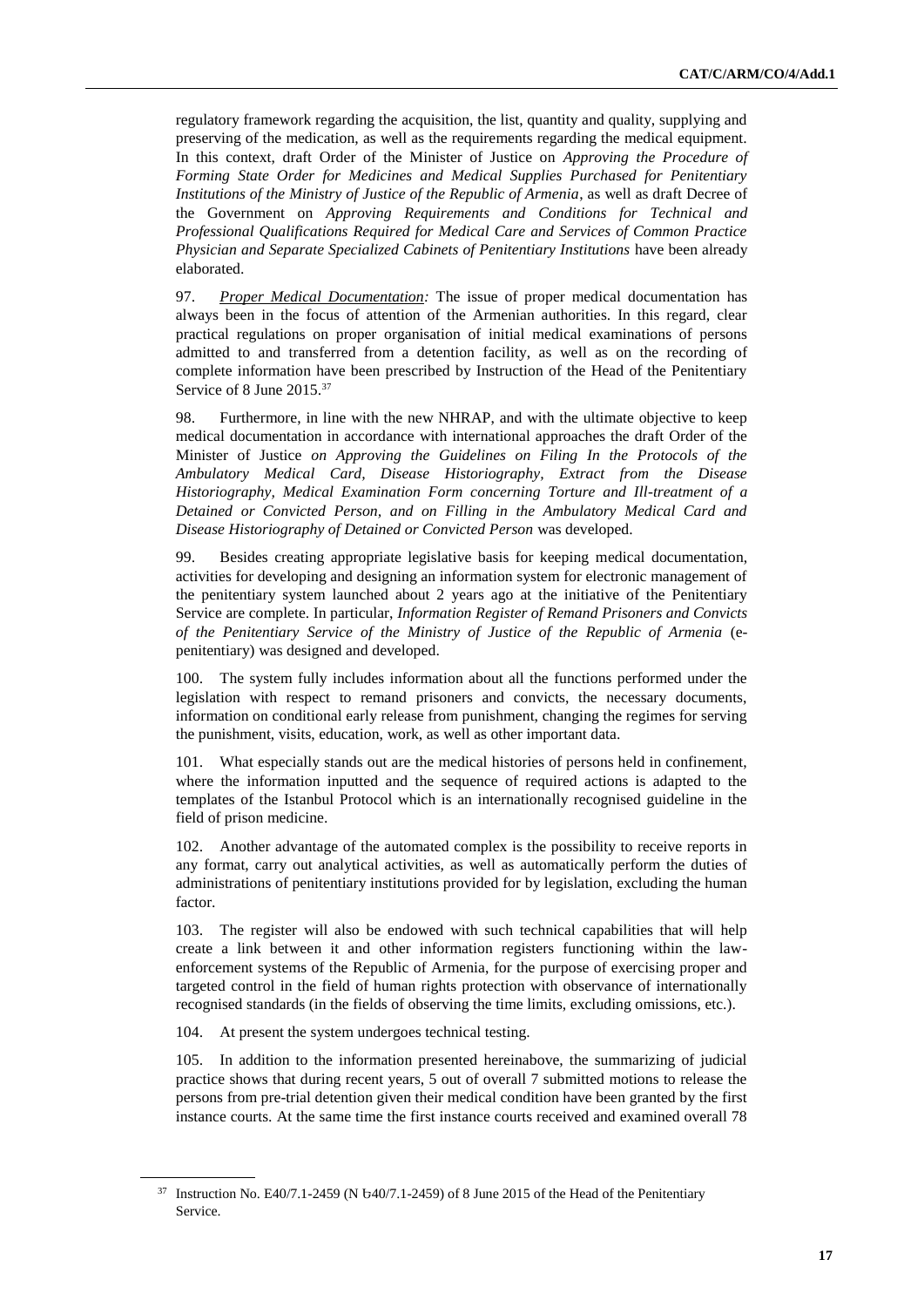motions for releasing, on the grounds of a serious disease, convicts serving their punishment in the form of imprisonment. Out of those 78 motions 55 were granted.

106. Furthermore, the statistical data of 2016–2017 regarding the deaths in penitentiary establishments, including suicides shows that there is a clear **drop down** in the numbers. In particular, **29 deaths** (including **7 suicides**) have been registered in 2016. Whereas, the number of deaths registered in 2017 amounted to **13** (including **2 suicides**).

### **Investigation into cases of deaths in custody and other general measures taken by the Investigative Committee of Armenia**

107. *Investigation:* At the outset it has to be noted that in February 2017 an information note summarizing the concerns and recommendations reflected in the concluding observations of the CAT on the fourth periodic report of Armenia was prepared by the Investigative Committee of Armenia. Accordingly, to prevent similar violations in the future, on 14 February 2017 the President of the Committee adopted Order No. 18-L on Discussing the violations reflected in the concluding observations of Committee on the Elimination of Discrimination against Women and the CAT during operative meetings. The heads of the structural subdivisions and bodies of the Committee have been instructed to discuss the mentioned concluding observations and the information note prepared based on them for the purposes of excluding and preventing similar violations in the course of the preliminary investigation.

108. Taking into consideration the concerns noted by the CAT in paragraph 33 and recommendations made in paragraph 34 (c) of the concluding observations, the concrete subdivisions of the Committee continue prompt, thorough, effective and impartial investigation into cases of deaths in custody, including suicides.

109. Actions are being taken to solve the crime in the 5 cases investigated into in 2016 and suspended on the grounds of non-identification of the accused. In particular, in the course of 2017 expert examinations have been ordered, witness interrogations and inspections have been carried out in separate criminal cases. However, these measures have not led to the identification of the accused.

In the course of the  $11$  months of  $2017$  2 criminal cases have been initiated and investigated into the suicides in custody by concrete subdivisions of the Committee.

111. In particular, on 14 April 2017 criminal case No. 49101517 was initiated under Article 110 § 1<sup>38</sup> of the Criminal Code on account of the suicide committed by a detainee at Hrazdan Penitentiary Establishment. On the same day, after having received the crime report, the crime scene was examined by the Committee investigator together with the forensic doctor. The detainee was given a victim status, his mother was recognized as a victim successor, forensic medical expert examination of the corpse has been ordered.

112. In the course of the investigation instructions have been given, seizure has been carried out, transcripts of telephone conversations have been received, and certain convicts and staff members of the penitentiary establishment have been interrogated. On 30 June 2017 the criminal case was suspended on the ground of non-identification of the accused.

113. On 27 October 2017 criminal case No. 12110917 was instituted under Article 110 § 1 of the Criminal Code on the account of the suicide committed by a convict at Nubarashen Penitentiary Establishment. On the same day, after having received the crime report, the crime scene was inspected by the Committee investigator together with the forensic doctor. The convict was given a victim status, forensic medical expert examination of the corpse has been ordered.

114. To establish the reasons standing behind the suicide committed by convict, as well as the fact of the incitement to suicide, seizure and inspection have been carried out; certain staff members of the penitentiary establishment have been interrogated. Furthermore, in order to verify the fact whether certain staff members of the penitentiary establishment have been involved in incitement to suicide of the convict, as well as to carry out investigation

<sup>&</sup>lt;sup>38</sup> Article 110 Incitement to suicide.